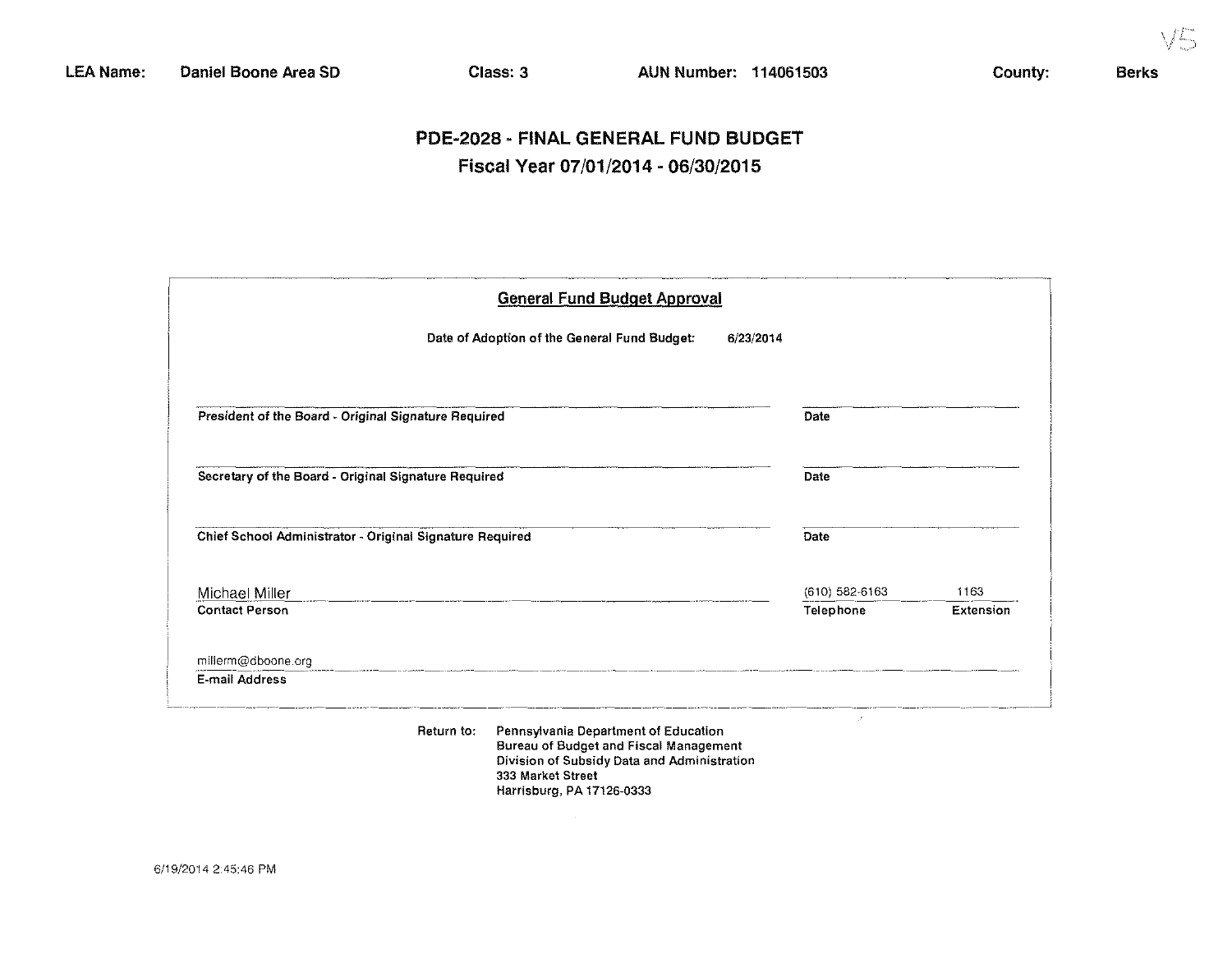$\sim 10$ 

Printed 6/19/2014 2:33:42 PM v1 .0

**AUN: 114061503 Daniel Boone Area SO**

|      | <b>ITEM</b>                                                                                                                                        | <b>AMOUNTS</b> |            |
|------|----------------------------------------------------------------------------------------------------------------------------------------------------|----------------|------------|
|      | Estimated Beginning Unreserved Fund Balance Available for<br>Appropriation and Reserves Scheduled For Liquidation During<br><b>The Fiscal Year</b> |                |            |
| 1    | Estimated Beginning Fund Balance - Committed                                                                                                       | 0              |            |
| 2    | Estimated Beginning Fund Balance - Assigned                                                                                                        | 0              |            |
| з    | Estimated Beginning Fund Balance - Unassigned                                                                                                      | 3,550,000      |            |
| 4    |                                                                                                                                                    | 0              |            |
| 5    |                                                                                                                                                    | O              |            |
| 6    |                                                                                                                                                    | O              |            |
|      | Total Estimated Beginning Unreserved Fund Balance Available<br>for Appropriation and Reserves Scheduled For Liquidation<br>During The Fiscal Year  |                | 3,550,000  |
|      | <b>Estimated Revenues And Other Financing Sources</b>                                                                                              |                |            |
| 6000 | Revenue from Local Sources                                                                                                                         | 34.819.827     |            |
| 7000 | Revenue from State Sources                                                                                                                         | 16,374 417     |            |
| 8000 | <b>Revenue from Federal Sources</b>                                                                                                                | 940.328        |            |
| 9000 | Other Financing Sources                                                                                                                            | 330,000        |            |
|      | <b>Total Estimated Revenues And Other Financing Sources</b>                                                                                        |                | 52,464,572 |
|      | Total Estimated Fund Balance, Revenues, and Other Financing<br>Sources Available for Appropriation                                                 |                | 56,014,572 |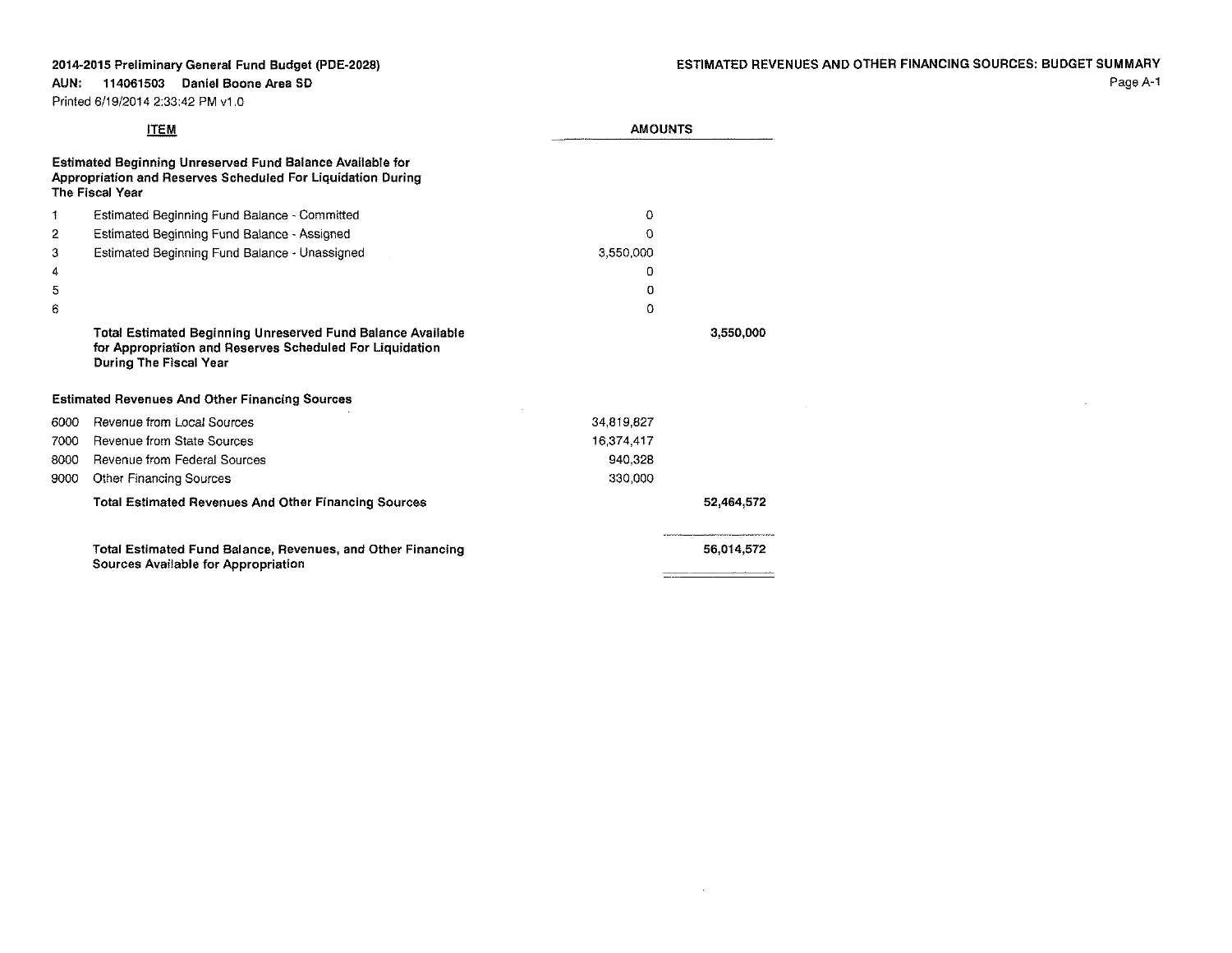AUN: 114061503 Daniel Boone Area 50

 $\sim$ 

|                 | Printed 6/19/2014 2:33:43 PM v1.0                               |                |            |
|-----------------|-----------------------------------------------------------------|----------------|------------|
| <b>FUNCTION</b> | <b>DESCRIPTION</b>                                              | <b>Amounts</b> |            |
|                 | <b>REVENUE FROM LOCAL SOURCES</b>                               |                |            |
| 6111            | <b>Current Real Estate Taxes</b>                                | 29,060,231     |            |
| 6112            | Interim Real Estate Taxes                                       | 139.194        |            |
| 6113            | <b>Public Utility Realty Tax</b>                                | 43.705         |            |
| 6114            | Payments in Lieu of Current Taxes - State / Local Reimbursement | 6.000          |            |
| 6115            | Payments in Lieu of Current Taxes - Federal Reimbursement       | 0              |            |
| 6120            | Per Capita Taxes, Section 679                                   | 60,000         |            |
| 6130            | Taxpayer Relief Taxes - Proportional Assessments                | $\Omega$       |            |
| 6140            | Current Act 511 Taxes - Flat Rate Assessments                   | 60,000         |            |
| 6150            | Current Act 511 Taxes - Proportional Assessments                | 2,940,786      |            |
| 6160            | Non-Real Estate Taxes - First Class Districts Only              | 0              |            |
| 6400            | Delinquencies on Taxes Levied / Assessed by LEA                 | 1,295,159      |            |
| 6500            | Earnings on Investments                                         | 23 152         |            |
| 6700            | Revenues from District Activities                               | 206,416        |            |
| 6800            | Revenue from Intermediary Sources / Pass-Through Funds          | 539,557        |            |
| 6910            | <b>Rentals</b>                                                  | 128,944        |            |
| 6920            | Contributions/Donations/Grants From Private Sources             | 50.000         |            |
| 6940            | <b>Tuition from Patrons</b>                                     | 107,625        |            |
| 6960            | Services Provided Other Local Governmental Units / LEAs         | 309            |            |
| 6970            | Services Provided Other Funds                                   | 0              |            |
| 6980            | Revenue From Community Service Activities                       | 0              |            |
| 6990            | Refunds and Other Miscellaneous Revenue                         | 158,749        |            |
|                 | <b>REVENUE FROM LOCAL SOURCES</b>                               |                | 34.819.827 |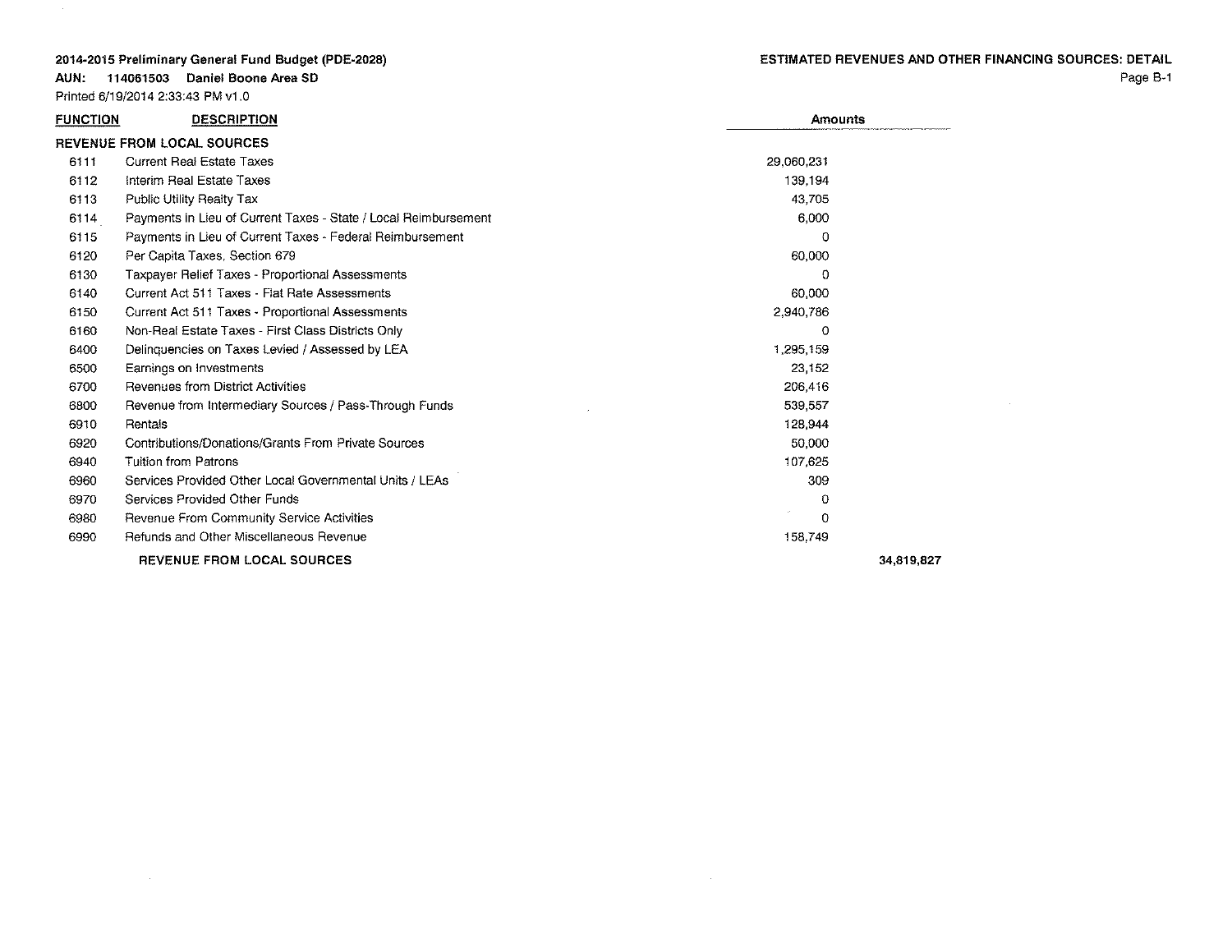AUN: 114061503 Daniel Boone Area SO

Printed 6/19/2014 2:33:43 PM v1.0

 $\sim 10^{11}$ 

 $\sim 10^6$ 

| <b>FUNCTION</b> | <b>DESCRIPTION</b>                                                | Amounts   |            |
|-----------------|-------------------------------------------------------------------|-----------|------------|
|                 | <b>REVENUE FROM STATE SOURCES</b>                                 |           |            |
| 7110            | Basic Education Funding (Gross)                                   | 8.086,580 |            |
| 7160            | Tuition for Orphans and Children Placed in Private Homes          | 50,267    |            |
| 7170            | School Improvement Grants                                         | 0         |            |
| 7180            | Staff and Program Development                                     | 0         |            |
| 7220            | <b>Vocational Education</b>                                       | 0         |            |
| 7240            | Driver Education - Student                                        | 0         |            |
| 7250            | Migratory Children                                                | $\Omega$  |            |
| 7260            | Workforce Investment Act                                          | 0         |            |
| 7271            | Special Education Funding for School Aged Pupils                  | 1,373,980 |            |
| 7272            | Early Intervention                                                | 0         |            |
| 7280            | <b>Adult Literacy</b>                                             | 0         |            |
| 7292            | Pre-K Counts                                                      | 0         |            |
| 7299            | Other Program Subsidies Not Listed in 7200 Series                 | 0         |            |
| 7310            | Transportation (Regular and Additional)                           | 1,715,187 |            |
| 7320            | Rental and Sinking Fund Payments / Building Reimbursement Subsidy | 865,160   |            |
| 7330            | Health Services (Medical, Dental, Nurse, Act 25)                  | 74,320    |            |
| 7340            | State Property Tax Reduction Allocation                           | 0         |            |
| 7350            | Sewage Treatment Operations / Environmental Subsidies             | 0         |            |
| 7360            | Safe Schools                                                      | Ω         |            |
| 7400            | Vocational Training of the Unemployed                             | 0         |            |
| 7501            | PA Accountability Grants                                          | 675,291   |            |
| 7509            | Supplemental Equipment Grants                                     | 0         |            |
| 7598            | Revenue for the Support of Public Schools                         | Ð         |            |
| 7599            | Other State Revenue Not Listed in the 7500 Series                 | O         |            |
| 7810            | State Share of Social Security and Medicare Taxes                 | 956,093   |            |
| 7820            | State Share of Retirement Contributions                           | 2,577,539 |            |
| 7900            | Revenue for Technology                                            | 0         |            |
|                 | <b>REVENUE FROM STATE SOURCES</b>                                 |           | 16.374.417 |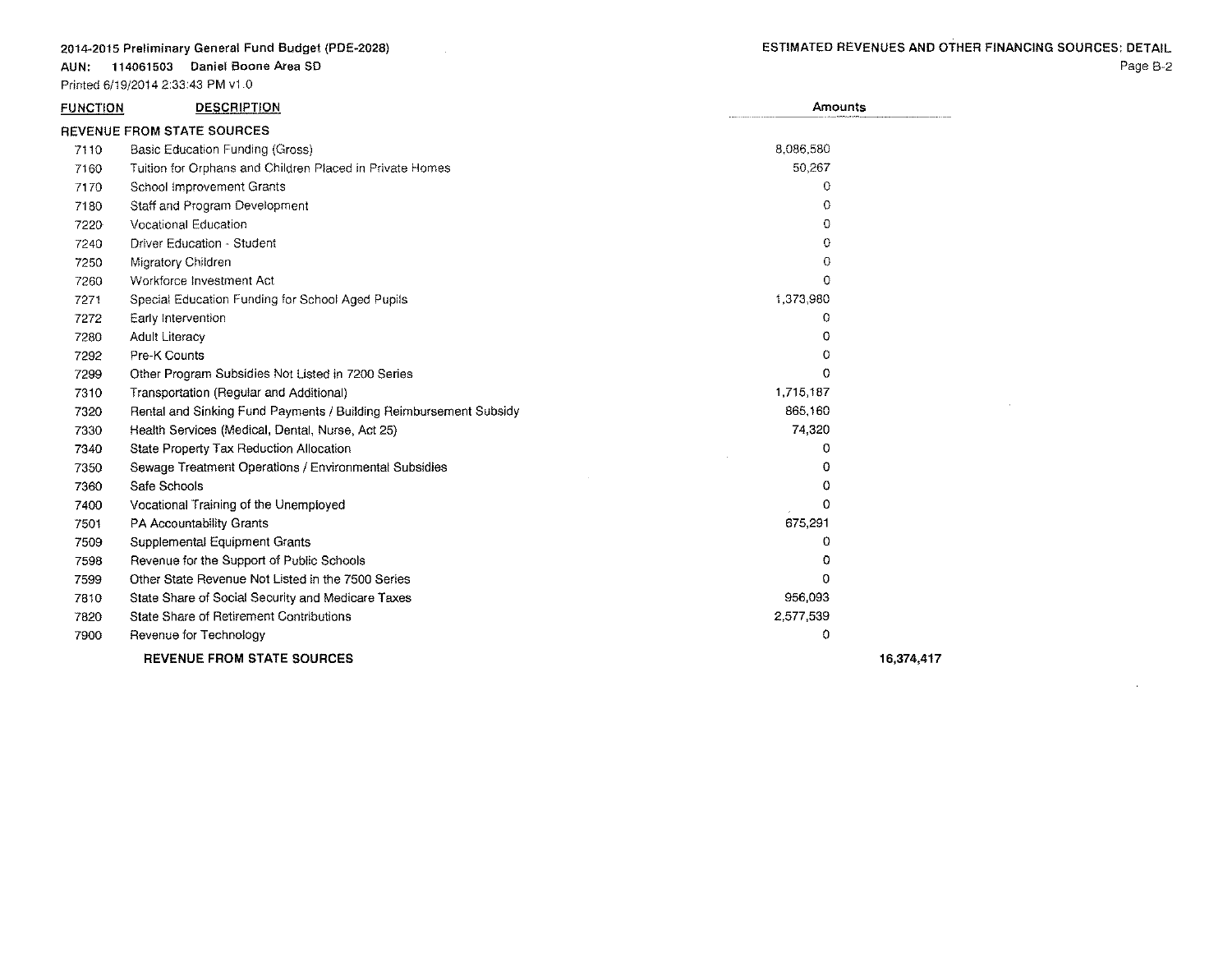### AUN: 114061503 Daniel Boone Area SD

Printed 6/19/2014 2:33:43 PM v1.0

 $\sim 10^7$ 

| <b>FUNCTION</b> | <b>DESCRIPTION</b>                                                         | <b>Amounts</b> |
|-----------------|----------------------------------------------------------------------------|----------------|
|                 | <b>REVENUE FROM FEDERAL SOURCES</b>                                        |                |
| 8110            | Payments for Federally Impacted Areas - P.L. 81-874                        | $\circ$        |
| 3190            | Other Unrestricted Grants-in-Aid Direct from Federal Government            | 0              |
| 8200            | Unrestricted Grants-in-Aid from Federal Gov't Through Commonwealth         | 0              |
| 8310            | Payments for Federally Impacted Areas - P.L. 81-815                        | $\Omega$       |
| 8320            | Energy Conservation Grants - TA and ECM                                    | 0              |
| 8390            | Other Restricted Grants-in-Aid Directly from Federal Government            | 0              |
| 8511            | Grants for IDEA and NCLB Programs not Specified in 8510 series             | 0              |
| 8512            | IDEA, Part B                                                               | 0              |
| 8513            | IDEA, Section 619                                                          | 0              |
| 8514            | NCLB, Title I - Improving the Acad. Achymnt. of the Disadvantaged          | 304,400        |
| 3515            | NCLB, Title II - Prep., Train. & Recruit. High Qual. Teachers & Principals | 43,357         |
| 8516            | NCLB, Title III - Language Instr. for LEP and Immgrant Students            | 0              |
| 8517            | NCLB, Title IV - 21st Century Schools                                      | 0              |
| 8519            | NCLB, Title VI - Flexibility and Accountability                            | 0              |
| 8521            | Vocational Education - Operating Expenditures                              | 0              |
| 8540            | Nutrition Education and Training                                           | 0              |
| 8560            | Federal Block Grants                                                       | 0              |
| 8580            | Child Care and Development Block Grants                                    | 0              |
| 8610            | Homeless Assistance Act                                                    | 0              |
| 3620            | <b>Adult Basic Education</b>                                               | $\Omega$       |
| 8640            | Headstart                                                                  | $\mathbf 0$    |
| 8660            | Workforce Investment Act                                                   | 0              |
| 8690            | Other Restricted Federal Grants-in-Ald Through the Commonwealth            | 0              |
| 8701            | ARRA - IDEA, Part B                                                        | 0              |
| 8702            | ARRA - IDEA, Section 619                                                   | 0              |
| 8703            | ARRA - Title I, Part A & D                                                 | 0              |
| 8704            | ARRA - Title I, School Improvement                                         | 0              |
| 8705            | ARRA - Title II, Part D Education Technology                               | 0              |
| 8706            | ARRA - McKinney-Vento Homeless                                             | 0              |
| 8707            | ARRA - National School Lunch Program Equipment                             | $\theta$       |
| 8708            | ARRA - State Fiscal Stabilization Fund                                     | $\circ$        |
| 8709            | ARRA - Education Jobs Fund (EdJobs)                                        | $\circ$        |
| 8721            | ARRA - Head Start                                                          | $\circ$        |
| 8731            | ARRA - Build America Bonds                                                 | $\circ$        |
| 8732            | ARRA-Qualified School Construction Bonds (QSCB)                            | $\circ$        |
| 8733            | ARRA-Qualified Zone Academy Bonds (QZAB)                                   | $\circ$        |
| 8734            | ARRA - Race to the Top                                                     | $\mathbf 0$    |
| 8799            | <b>ARRA - Miscellaneous Revenue</b>                                        | $\mathbf 0$    |
| 8810            | School-Based Access Medicaid Reimbursement Program (SBAP) (ACCESS)         | 587,436        |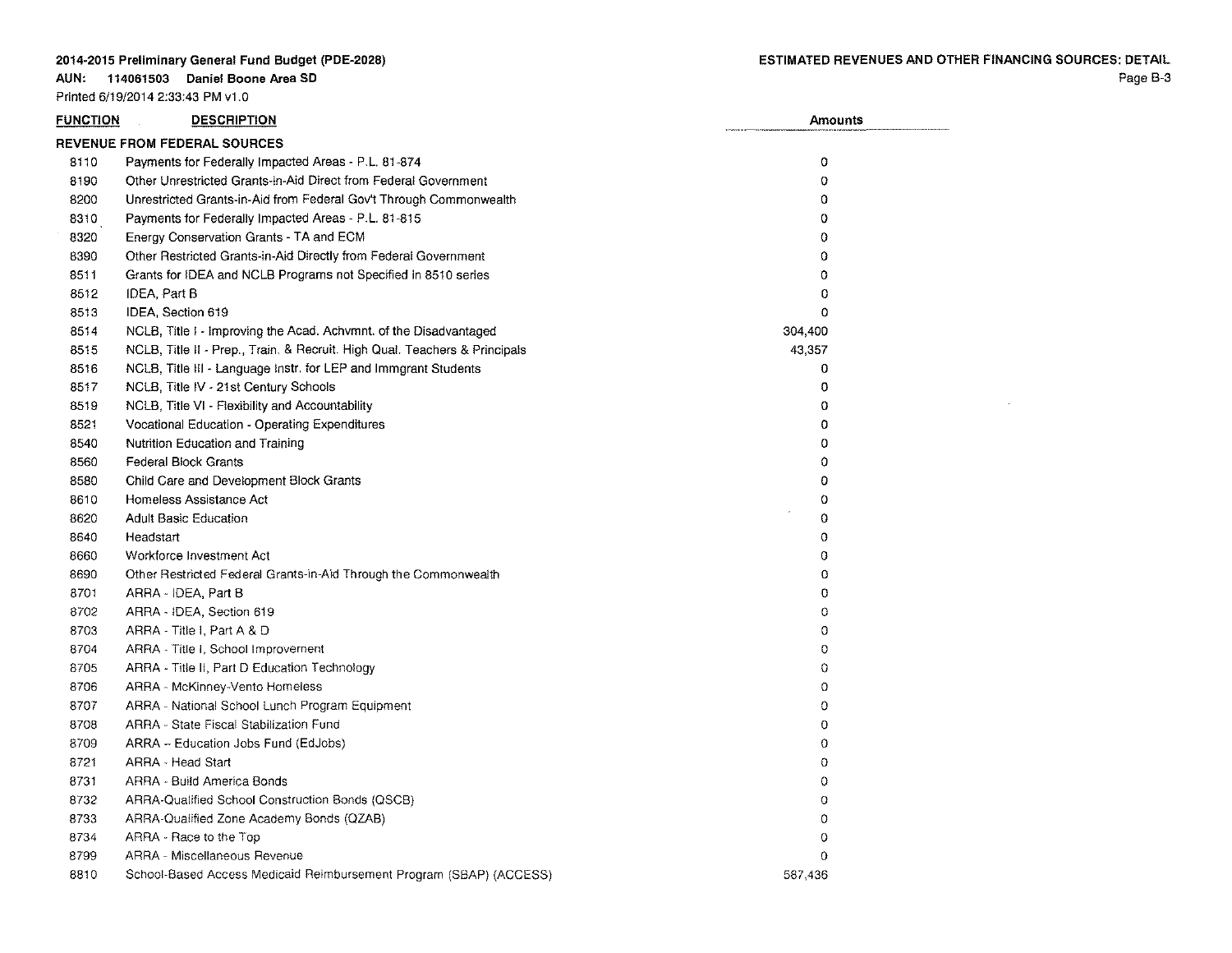$\sim 10^{11}$  m  $^{-1}$  .

 $\sim 10^{11}$  km s  $^{-1}$ 

**AUN: 114061503 Daniel Boone Area SD** Printed 6/19/2014 2:33:43 PM v1 ,0

 $\mathcal{L}^{\text{max}}_{\text{max}}$ 

 $\sim 10^{-1}$ 

| <b>FUNCTION</b> | <b>DESCRIPTION</b>                                                       | Amounts |
|-----------------|--------------------------------------------------------------------------|---------|
| 8820            | Medical Assistance Reimbursement For Administrative Claiming (Quarterly) | 5.135   |
| 8830            | Medical Assistance Reimbursements (ACCESS) - Early Intervention          |         |
|                 | <b>REVENUE FROM FEDERAL SOURCES</b>                                      | 940.328 |

 $\mathcal{L}^{\mathcal{L}}$  and  $\mathcal{L}^{\mathcal{L}}$  and  $\mathcal{L}^{\mathcal{L}}$  are  $\mathcal{L}^{\mathcal{L}}$  . In the contribution

 $\sim 10^{-1}$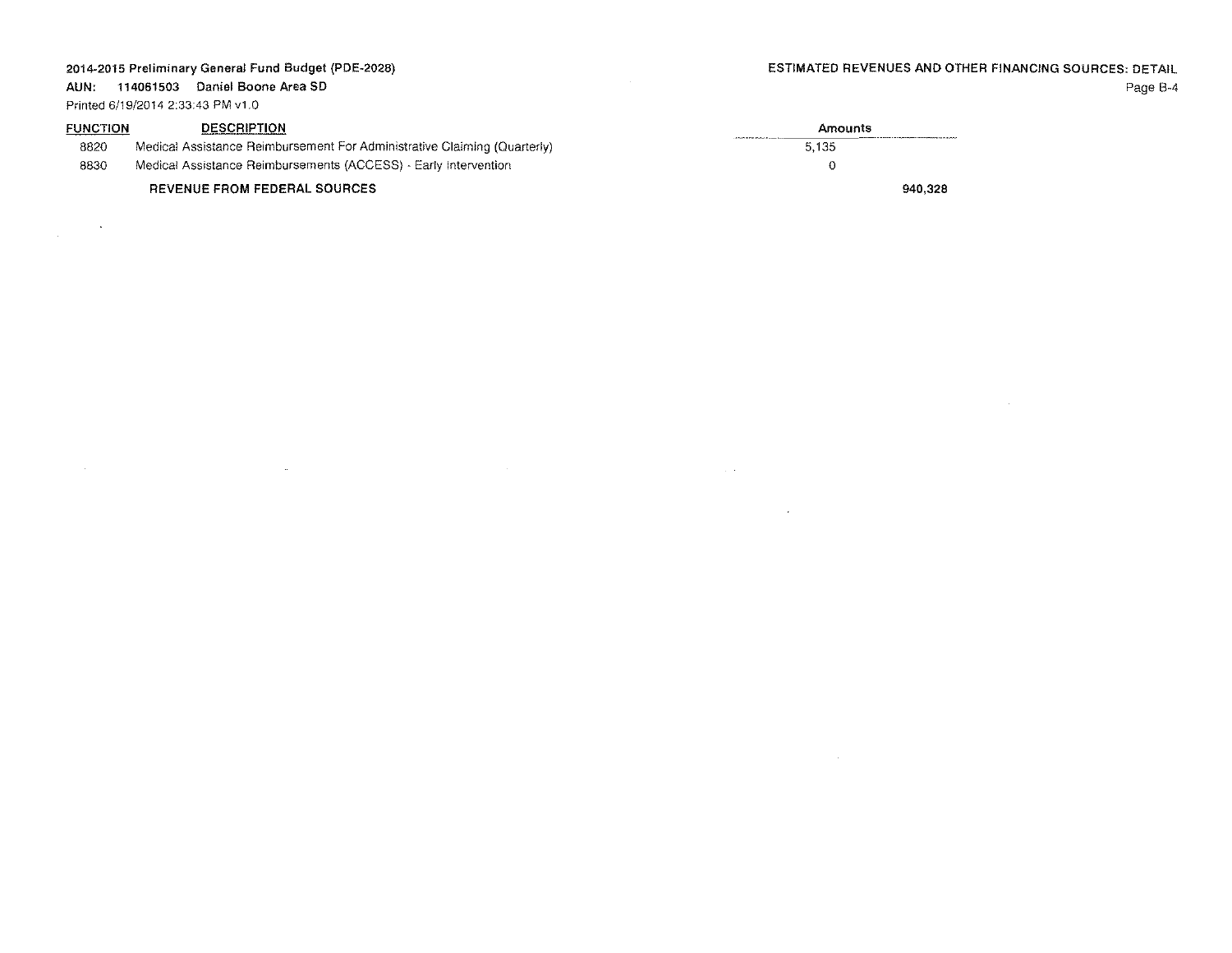**AUN: 114061503 Daniel Boone Area SO**

Printed 6/19/2014 2:33:44 PM v1.0

 $\sim 10^{-11}$ 

 $\sim 10^{-1}$ 

| <u>FUNCTION</u> | <b>DESCRIPTION</b>                                    | <b>Amounts</b> |            |
|-----------------|-------------------------------------------------------|----------------|------------|
|                 | OTHER FINANCING SOURCES                               |                |            |
| 9100            | Sale of Bonds                                         | 0              |            |
| 9200            | Proceeds From Extended Term Financing                 | 0              |            |
| 9320            | Special Revenue Fund Transfers                        | 0              |            |
| 9330            | Capital Projects Fund Transfers                       | n              |            |
| 9340            | Debt Service Fund Transfers                           | 330,000        |            |
| 9350            | <b>Enterprise Fund Transfers</b>                      | 0              |            |
| 9360            | Internal Service Fund Transfers                       | 0              |            |
| 9370            | Trust and Agency Fund Transfers                       | Ω              |            |
| 9380            | <b>Activity Fund Transfers</b>                        | $\Omega$       |            |
| 9390            | Permanent Fund Transfers                              | Ð              |            |
| 9400            | Sale or Compensation for Loss of Fixed Assets         | 0              |            |
| 9500            | Capital Contributions                                 | 0              |            |
| 9710            | Transfers from Component Units                        | 0              |            |
| 9720            | Transfers from Primary Governments                    | 0              |            |
| 9800            | Intrafund Transfers In                                | o              |            |
| 9900            | Other Financing Sources Not Listed in the 9000 Series | $\Omega$       |            |
|                 | OTHER FINANCING SOURCES                               |                | 330,000    |
|                 | TOTAL ESTIMATED REVENUES AND OTHER SOURCES            |                | 52.464.572 |

 $\sim 10^{-1}$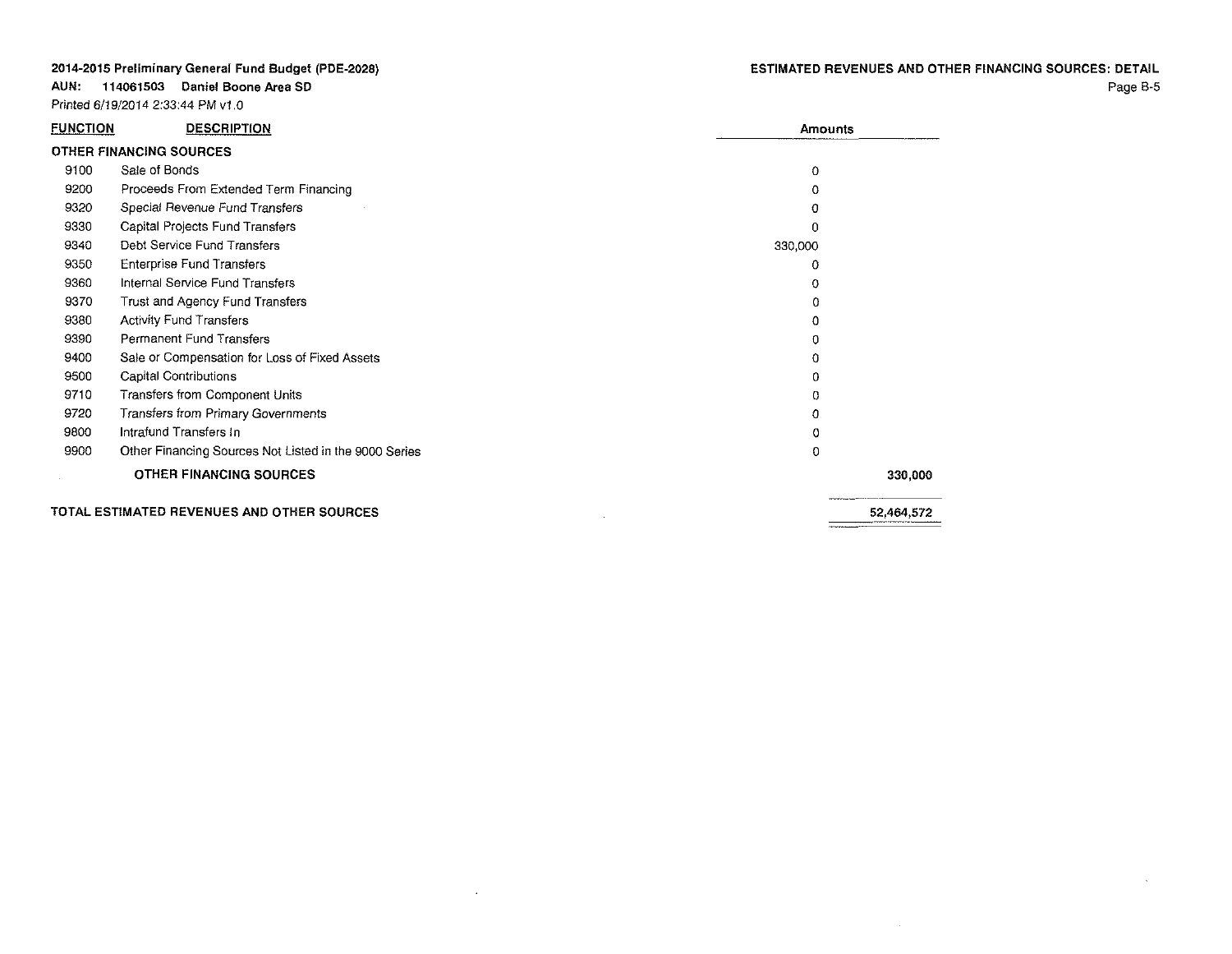| 2014-2015 Preliminary General Fund Budget (PDE-2028)                        |                 | Real Estate Tax Rate (RETR) Report for 2014-2015                                          |  |
|-----------------------------------------------------------------------------|-----------------|-------------------------------------------------------------------------------------------|--|
| 114061503 Daniel Boone Area SD<br>AUN:<br>Printed 6/19/2014 2:33:45 PM v1.0 |                 | Multi-County Rebalancing Based on Methodology of Section 672.1 of School Code<br>Page C-1 |  |
| Act 1 Index (current): 2.8%                                                 |                 |                                                                                           |  |
| Calculation Method:                                                         | Rate            |                                                                                           |  |
| Approx. Tax Revenue from RE Taxes:                                          | \$29,060,231    |                                                                                           |  |
| Amount of Tax Relief for Homestead Exclusions +                             | <u>\$0</u>      |                                                                                           |  |
| Total Approx. Tax Revenue:                                                  | \$29,060,231    |                                                                                           |  |
| Approx. Tax Levy for Tax Rate Calculation:                                  | \$30,589,717    |                                                                                           |  |
|                                                                             | Berks           | Total                                                                                     |  |
| 2013-14 Data                                                                |                 |                                                                                           |  |
| a. Assessed Value                                                           | \$1,052,847,700 | \$1,052,847,700                                                                           |  |
| b. Real Estate Mills                                                        | 28 9618         |                                                                                           |  |
| I. 2014-15 Data                                                             |                 |                                                                                           |  |
| c. 2012 STEB Market Value                                                   | \$1,342,422,492 | \$1,342,422,492                                                                           |  |
| d. Assessed Value                                                           | \$1,056,209,100 | \$1,056,209,100                                                                           |  |
| e. Assessed Value of New Constr/ Renov                                      | \$0             | \$0                                                                                       |  |
| 2013-14 Calculations                                                        |                 |                                                                                           |  |
| f. 2013-14 Tax Levy                                                         | \$30,492,365    | \$30,492,365                                                                              |  |
| $(a * b)$                                                                   |                 |                                                                                           |  |
| 2014-15 Calculations                                                        |                 |                                                                                           |  |
| g. Percent of Total Market Value<br>П.                                      | 100.00000%      | 100.00000%                                                                                |  |
| h. Rebalanced 2013-14 Tax Levy<br>(f Total $*$ g)                           | \$30,492,365    | \$30,492,365                                                                              |  |
| i. Base Mills Subject to Index                                              | 28.9618         |                                                                                           |  |
| $(h / a * 1000)$ if no reassessment                                         |                 |                                                                                           |  |
| $(h / (d-e) * 1000)$ if reassessment                                        |                 |                                                                                           |  |
| Calculation of Tax Rates and Levies Generated                               |                 |                                                                                           |  |
| ). Weighted Avg. Collection Percentage                                      | 95.00000%       | 95,00000%                                                                                 |  |
| k. Tax Levy Needed                                                          | \$30,589,717    | \$30,589,717                                                                              |  |
| (Approx. Tax Levy * g)                                                      |                 |                                                                                           |  |
| 1. 2014-15 Real Estate Tax Rate<br>Ш.<br>$(k/d * 1000)$                     | 28.9618         |                                                                                           |  |
| m. Tax Levy Generated by Mills                                              | \$30,589,717    | \$30,589,717                                                                              |  |
| $(1/1000 * d)$                                                              |                 |                                                                                           |  |
| n. Tax Levy minus Tax Relief for Homestead Exclusions                       |                 | \$30,589,717                                                                              |  |
| (m - Amount of Tax Relief for Homestead Exclusions)                         |                 |                                                                                           |  |
| o. Net Tax Revenue Generated By Mills                                       |                 | \$29,060,231                                                                              |  |
| (n * Est. Pct. Collection)                                                  |                 |                                                                                           |  |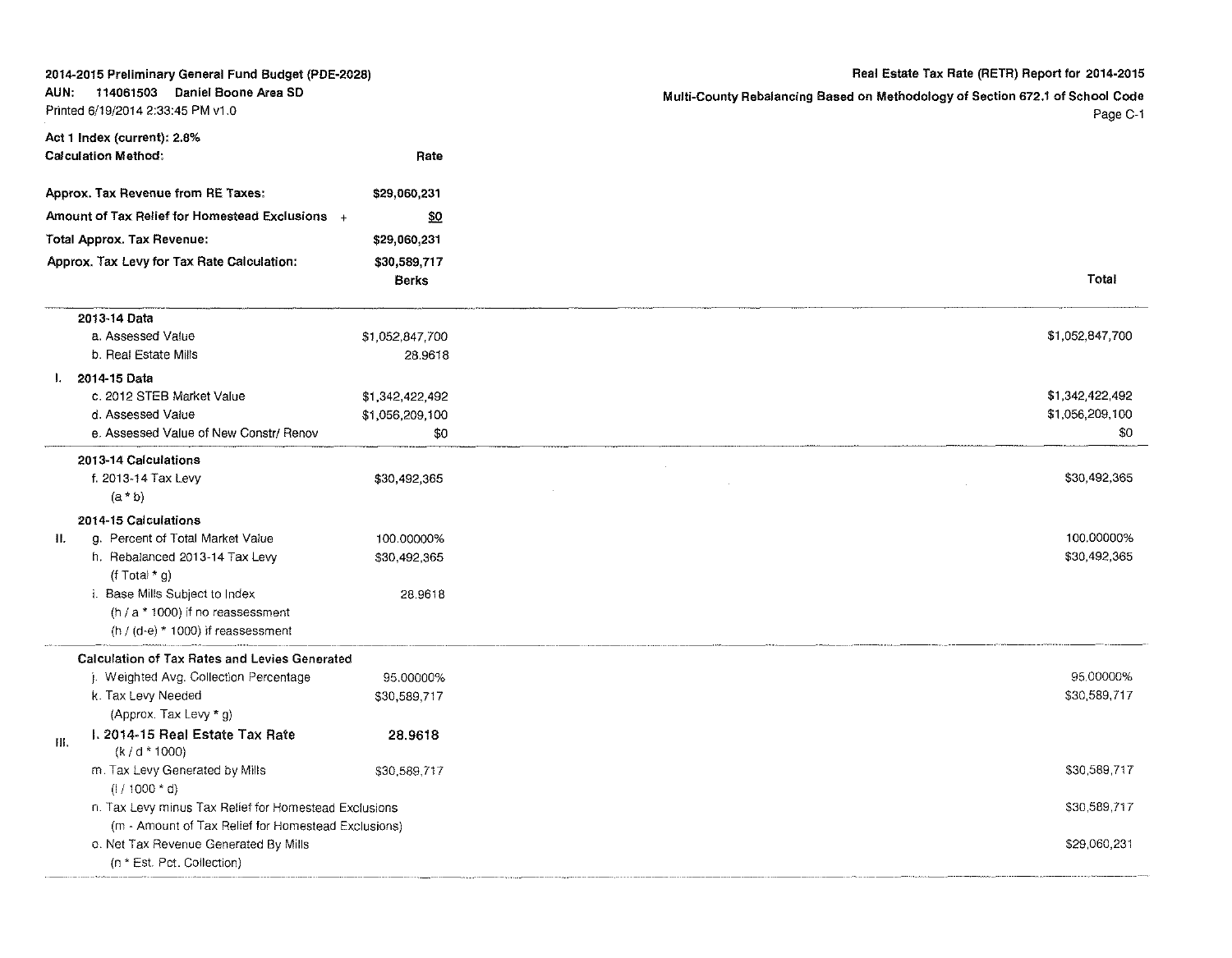|                                                                             | 2014-2015 Preliminary General Fund Budget (PDE-2028)            |                                       | Real Estate Tax Rate (RETR) Report for 2014-2015                                          |
|-----------------------------------------------------------------------------|-----------------------------------------------------------------|---------------------------------------|-------------------------------------------------------------------------------------------|
| 114061503 Daniel Boone Area SD<br>AUN:<br>Printed 6/19/2014 2:33:45 PM v1.0 |                                                                 |                                       | Multi-County Rebalancing Based on Methodology of Section 672.1 of School Code<br>Page C-2 |
|                                                                             | Act 1 Index (current): 2.8%<br><b>Calculation Method:</b>       | Rate                                  |                                                                                           |
|                                                                             | Approx. Tax Revenue from RE Taxes:                              | \$29,060.231                          |                                                                                           |
|                                                                             | Amount of Tax Relief for Homestead Exclusions +                 | $\underline{\mathbb{S}}\underline{0}$ |                                                                                           |
|                                                                             | <b>Total Approx. Tax Revenue:</b>                               | \$29,060,231                          |                                                                                           |
|                                                                             | Approx. Tax Levy for Tax Rate Calculation:                      | \$30,589,717<br><b>Berks</b>          | Total                                                                                     |
|                                                                             | <b>Index Maximums</b>                                           |                                       |                                                                                           |
|                                                                             | p. Maximum Mills Based On Index<br>$(i * (1 + \text{Index}))$   | 29.7727                               |                                                                                           |
|                                                                             | q. Mills In Excess of Index<br>if $(l > p)$ , $(l - p)$         | 0.0000                                | 0.0000                                                                                    |
| IV.                                                                         | r. Maximum Tax Levy Based On Index<br>$(p / 1000) * d$          | \$31,446.197                          | \$31,446,197                                                                              |
|                                                                             | s. Millage Rate within Index?<br>$(fI > p)$ Then No)            | Yes                                   |                                                                                           |
|                                                                             | t. Tax Levy In Excess of Index<br>if $(m > r)$ , $(m - r)$      | \$0                                   | \$0                                                                                       |
|                                                                             | u. Tax Revenue In Excess of Index<br>(t * Est. Pct. Collection) | \$0                                   | \$0                                                                                       |

|    | Information Related to Property Tax Relief    |    |  |      |
|----|-----------------------------------------------|----|--|------|
|    | Assessed Value Exclusion per Homestead        | 80 |  |      |
|    | Number of Homestead/Farmstead Properties      |    |  |      |
| v. | Median Assessed Value of Homestead Properties |    |  | -\$0 |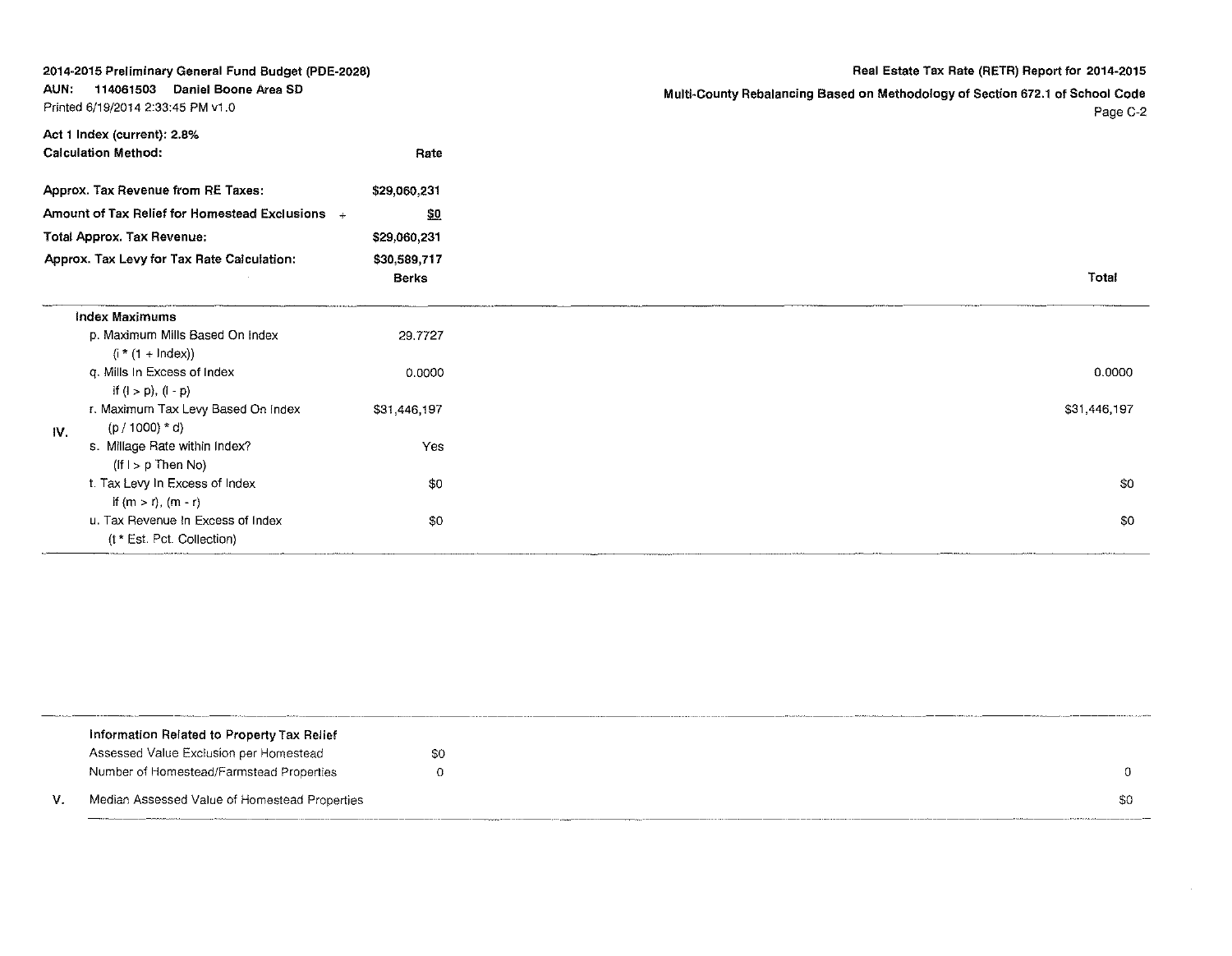| 2014-2015 Preliminary General Fund Budget (PDE-2028)<br>Daniel Boone Area SD<br>AUN.<br>114061503<br>Printed 6/19/2014 2:33:45 PM v1.0                                                                       | Real Estate Tax Rate (RETR) Report for 2014-2015<br>Multi-County Rebalancing Based on Methodology of Section 672.1 of School Code | Page C-3 |
|--------------------------------------------------------------------------------------------------------------------------------------------------------------------------------------------------------------|-----------------------------------------------------------------------------------------------------------------------------------|----------|
| Act 1 Index (current): 2.8%<br>Calculation Method:<br>Rate                                                                                                                                                   |                                                                                                                                   |          |
| Approx. Tax Revenue from RE Taxes:<br>\$29,060,231                                                                                                                                                           |                                                                                                                                   |          |
| Amount of Tax Relief for Homestead Exclusions +<br>\$0                                                                                                                                                       |                                                                                                                                   |          |
| Total Approx. Tax Revenue:<br>\$29,060,231                                                                                                                                                                   |                                                                                                                                   |          |
| Approx. Tax Levy for Tax Rate Calculation:<br>\$30,589,717<br>Berks                                                                                                                                          | Total                                                                                                                             |          |
| State Property Tax Reduction Allocation used for: Homestead Exclusions<br>Prior Year State Property Tax Reduction Allocation used for: Homestead Exclusions<br>Amount of Tax Relief from State/Local Sources | Lowering RE Tax Rate<br>\$0<br>\$0<br>\$0<br>\$0<br>\$0<br>\$0                                                                    |          |

 $\frac{1}{2}$  .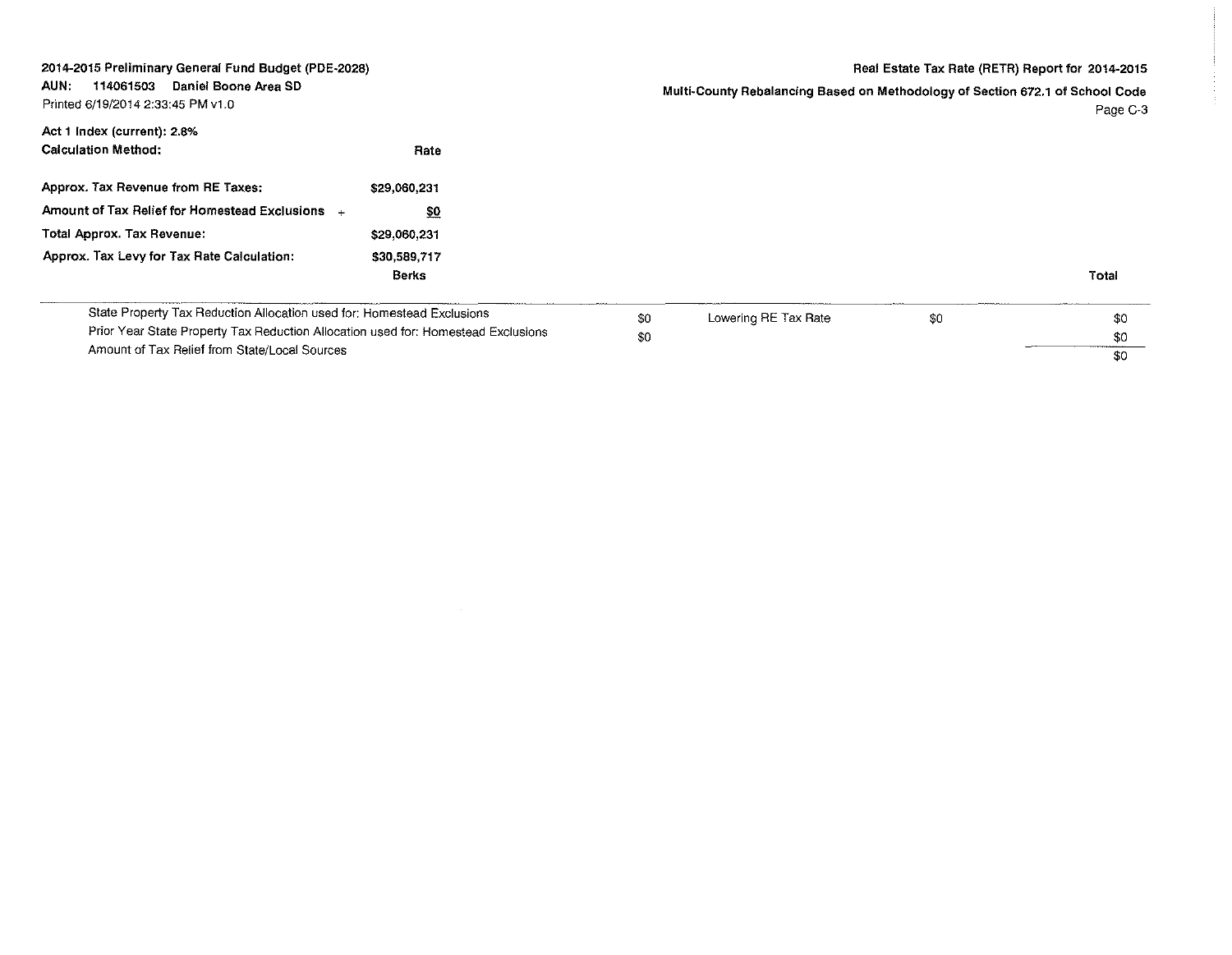## **AUN: 114061503 Daniel Boone Area SO**

Printed 6/19/2014 2:33:46 PM v1.0

# **CODE**

# 6111 Current Real Estate Taxes

| LOCAL EDUCATION AGENCY TAX DATA (TAXD)                                        |
|-------------------------------------------------------------------------------|
| REAL ESTATE, PER CAPITA (SEC. 679), EIT/PIT (ACT 1), LOCAL ENABLING (ACT 511) |

Page D·l

| County Name |                                         | Real Estate Mills |                                           | Amount of Tax Relief for<br>Homestead Exclusions                                                         |     | Tax Levy Minus Homestead<br>Exclusions | Percent Collected | Net Tax Revenue<br>Generated By Mills |
|-------------|-----------------------------------------|-------------------|-------------------------------------------|----------------------------------------------------------------------------------------------------------|-----|----------------------------------------|-------------------|---------------------------------------|
| Berks       | Taxable Assessed Value<br>1,056,209,100 | 28.9618           | Tax Levy Generated by Mills<br>30.589.717 |                                                                                                          |     |                                        | 95.00000%         |                                       |
|             |                                         |                   |                                           |                                                                                                          |     |                                        | 0.00000%          |                                       |
|             |                                         |                   |                                           |                                                                                                          |     |                                        | 0.00000%          |                                       |
|             |                                         |                   |                                           |                                                                                                          |     |                                        | 0.00000%          |                                       |
| Totals:     | 1.056.209.100                           |                   | 30.589,717                                |                                                                                                          | $=$ | 30.589.717                             | 95.00000%         | 29,060,231<br>$=$                     |
|             |                                         |                   |                                           | <b>Rate</b>                                                                                              |     |                                        |                   | <b>Estimated Revenue</b>              |
| 6120        | Per Capita Taxes, Section 679           |                   |                                           | 5.00<br>POLITY CONTROLLANT PROJECTION AND RESIDENT AND LODGED AND ARREST AND A REPORT OF CONTROLLANT CO. |     |                                        |                   | 60,000                                |

| 6140 | Current Act 511 Taxes - Flat Rate Assessments          | Rate              |       | Add'l Rate (if appl.) |   | Tax Levy     | <b>Estimated Revenue</b> |
|------|--------------------------------------------------------|-------------------|-------|-----------------------|---|--------------|--------------------------|
| 6141 | Per Capita Taxes, Act 511                              | \$5.00            |       | \$0.00                |   | 60,000       | 60,000                   |
| 6142 | Occupation Taxes - Flat Rate                           | \$0.00            |       | \$0.00                |   | o            |                          |
| 6143 | Local Services / Occupational Privilege Taxes          | \$0.00            |       | \$0.00                |   |              |                          |
| 6144 | <b>Trailer Taxes</b>                                   | \$0.00            |       | \$0.00                |   | o            |                          |
| 6145 | Business Privilege Taxes - Flat Rate                   | \$0.00            |       | \$0.00                |   |              |                          |
| 6146 | Mechanical Device Taxes - Flat Rate                    | \$0.00            |       | \$0.00                |   |              |                          |
| 6149 | Other Flat Rate Assessments                            | \$0.00            |       | \$0.00                |   |              |                          |
|      | Total Current Act 511 Taxes - Flat Rate Assessments    |                   |       |                       |   | 60,000       | 60,000                   |
| 6150 | Current Act 511 Taxes - Proportional Assessments       | Rate              |       | Add'l Rate (if appl.) |   | Tax Levy     | <b>Estimated Revenue</b> |
| 6151 | Earned Income Taxes, Act 511                           | 0.50%             |       | 0.00%                 |   | 2,656,704    | 2,656,704                |
| 6152 | Occupation Taxes - Proportional Rate                   | 0                 |       | O                     |   | Ω            |                          |
| 6153 | <b>Real Estate Transfer Taxes</b>                      | 0.50%             |       | 0.00%                 |   | 284,082      | 284,082                  |
| 6154 | <b>Amusement Taxes</b>                                 | 0.00%             |       | 0.00%                 |   |              |                          |
| 6155 | Business Privilege Taxes - Proportional Rate           | Ω                 |       | 0                     |   |              |                          |
| 6156 | Mechanical Device Taxes - Percentage                   | 0.00%             |       | 0.00%                 |   |              |                          |
| 6157 | Mercantile Taxes                                       |                   |       |                       |   |              |                          |
| 6159 | Other Proportional Assessments                         | 0                 |       |                       |   |              |                          |
|      | Total Current Act 511 Taxes - Proportional Assessments |                   |       |                       |   | 2,940,786    | 2,940,786                |
|      | <b>Total Act 511, Current Taxes</b>                    |                   |       |                       |   |              | 3,000.786                |
|      |                                                        | Act 511 Tax Limit | $---$ | 1,342,422,492         | X | 12           | 16,109,070               |
|      |                                                        |                   |       | Market Value          |   | <b>Mills</b> | (511 Limit)              |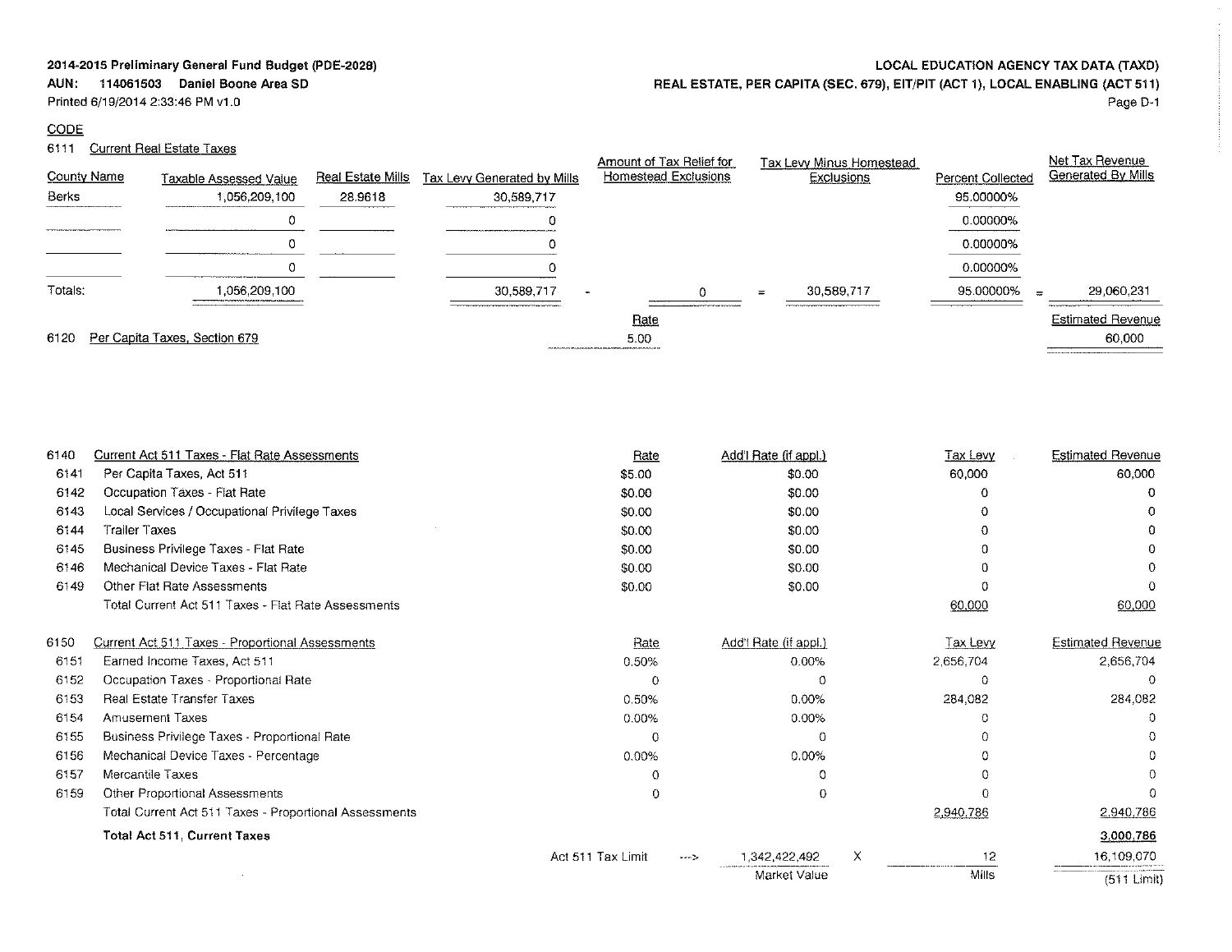AUN: 114061503 Daniel Boone Area SO Printed 6/19/2014 2:33:48 PM v1.0

## Comparison of Tax Rate Changes to Index (CTRI) 2013-2014 VS. 2014-2015

Page E-1

|                        |                                              | Tax Rate Charged in:      |           | Percent           | Less than            |       | <b>Additional Tax Rate</b><br>Charged in: | Percent           | Less than            |
|------------------------|----------------------------------------------|---------------------------|-----------|-------------------|----------------------|-------|-------------------------------------------|-------------------|----------------------|
| Tax<br><b>Function</b> | <b>Description</b>                           | 2013-2014<br>(Rebalanced) | 2014-2015 | Change in<br>Rate | or equal to<br>index | Index | 2013-2014<br>2014-2015<br>(Rebalanced)    | Change in<br>Rate | or equal to<br>Index |
| 6111                   | <b>Current Real Estate Taxes</b>             |                           |           |                   |                      |       |                                           |                   |                      |
|                        | <b>Berks County</b>                          | 28.9618                   | 28.9618   | 0.00%             | Yes                  | 2.8%  |                                           |                   |                      |
| 6120                   | Per Capita Taxes, Section 679                | \$5.00                    | \$5.00    | 0.00%             | Yes                  | 2.8%  |                                           |                   |                      |
|                        | Act 1 EIT/PIT                                |                           |           |                   |                      |       |                                           |                   |                      |
| 6131                   | Earned Income Taxes, Act 1                   |                           |           |                   |                      |       |                                           |                   |                      |
| 6132                   | Personal Income Taxes, Act 1                 |                           |           |                   |                      |       |                                           |                   |                      |
|                        | Act 511 Flat Rate Taxes                      |                           |           |                   |                      |       |                                           |                   |                      |
| 6141                   | Per Capita Taxes, Act 511                    | \$5.00                    | \$5.00    | 0.00%             | Yes                  | 2.8%  |                                           |                   |                      |
| 6142                   | Occupation Taxes - Flat Rate                 |                           |           |                   |                      |       |                                           |                   |                      |
| 6143                   | Local Services / Occupational Privilege Tax  |                           |           |                   |                      |       |                                           |                   |                      |
| 6144                   | <b>Trailer Taxes</b>                         |                           |           |                   |                      |       |                                           |                   |                      |
| 6145                   | Business Privilege Taxes - Flat Rate         |                           |           |                   |                      |       |                                           |                   |                      |
| 6146                   | Mechanical Device Taxes - Flat Rate          |                           |           |                   |                      |       |                                           |                   |                      |
| 6149                   | Other Flat Rate Assessments                  |                           |           |                   |                      |       |                                           |                   |                      |
|                        | Act 511 Proportional Rate Taxes              |                           |           |                   |                      |       |                                           |                   |                      |
| 6151                   | Earned Income Taxes, Act 511                 | 0.500%                    | 0.500%    | 0.00%             | Yes                  | 2.8%  |                                           |                   |                      |
| 6152                   | Occupation Taxes - Proportional Rate         |                           |           |                   |                      |       |                                           |                   |                      |
| 6153                   | Real Estate Transfer Taxes                   | 0.500%                    | 0.500%    | 0.00%             | Yes                  | 28%   |                                           |                   |                      |
| 6154                   | <b>Amusement Taxes</b>                       |                           |           |                   |                      |       |                                           |                   |                      |
| 6155                   | Business Privilege Taxes - Proportional Rate |                           |           |                   |                      |       |                                           |                   |                      |
| 6156                   | Mechanical Device Taxes - Percentage         |                           |           |                   |                      |       |                                           |                   |                      |
| 6157                   | Mercantile Taxes                             |                           |           |                   |                      |       |                                           |                   |                      |
| 6159                   | Other Proportional Assessments               |                           |           |                   |                      |       |                                           |                   |                      |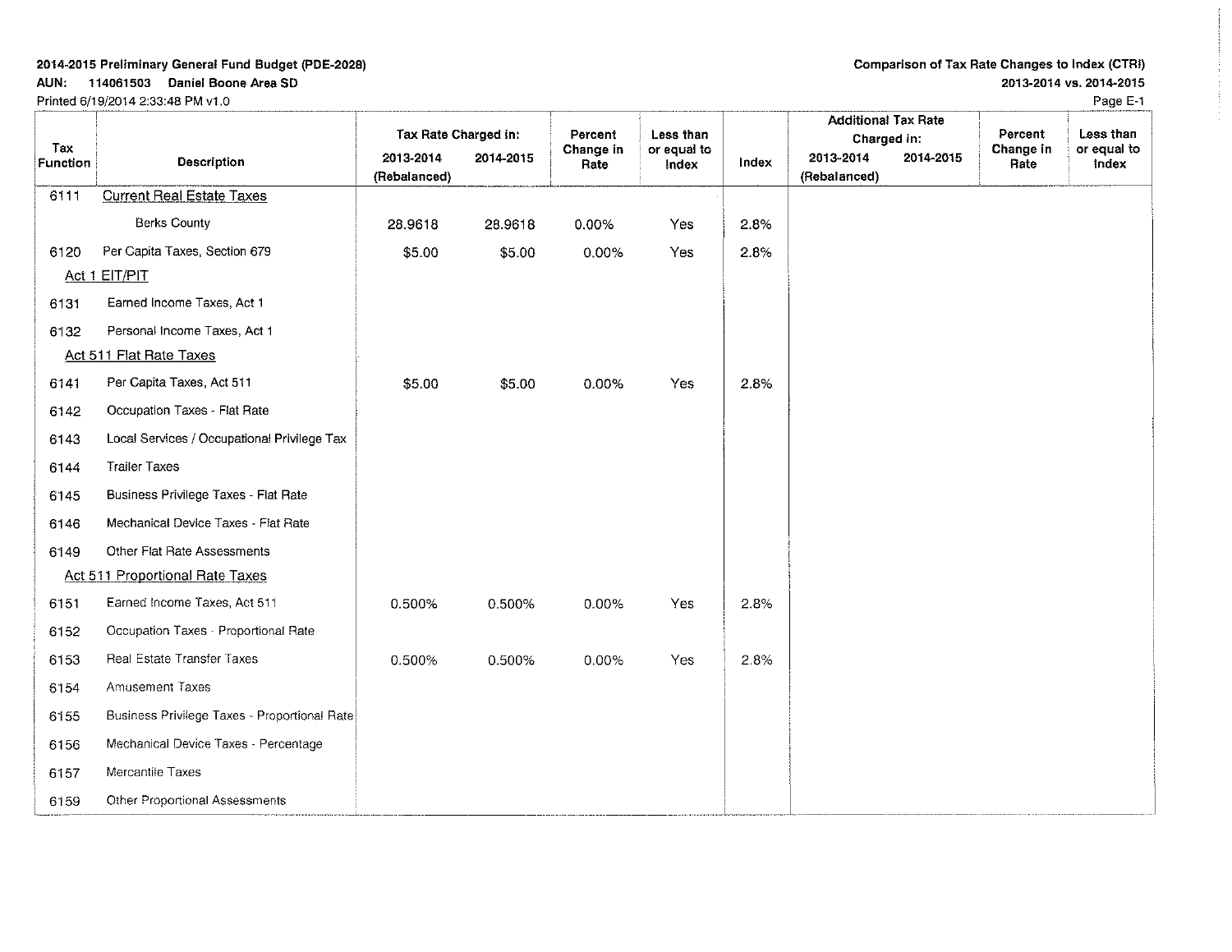|      |             | Printed 6/19/2014 2:33:51 PM v1 0                               |             |                |            |            |
|------|-------------|-----------------------------------------------------------------|-------------|----------------|------------|------------|
|      | <b>ITEM</b> |                                                                 |             | <b>AMOUNTS</b> |            |            |
| 1000 | Instruction |                                                                 |             |                |            |            |
|      | 1100        | Regular Programs - Elementary/Secondary                         | 22,696.981  |                |            |            |
|      | 1200        | Special Programs - Elementary/Secondary                         | 7,350,507   |                |            |            |
|      | 1300        | <b>Vocational Education</b>                                     | 1,020,512   |                |            |            |
|      | 1400        | Other Instructional Programs - Elementary/Secondary             | 49,256      |                |            |            |
|      | 1500        | Nonpublic School Programs                                       | 9,289       |                |            |            |
|      | 1600        | <b>Adult Education Programs</b>                                 | 0           |                |            |            |
|      | 1700        | <b>Higher Education Programs</b>                                | $\Omega$    |                |            |            |
|      | 1800        | Pre-Kindergarten                                                | $\Omega$    |                |            |            |
|      |             | Total 1000 Instruction                                          | 31,126,545  |                |            |            |
| 2000 |             | Support Services                                                |             |                |            |            |
|      | 2100        | Support Services - Pupil Personnel                              | 1,521,076   |                |            |            |
|      | 2200        | Support Services Instructional Staff                            | 1,675,232   |                |            |            |
|      | 2300        | Support Services - Administration                               | 2,553,543   |                |            |            |
|      | 2400        | Support Services - Pupil Health                                 | 544,328     |                |            |            |
|      | 2500        | Support Services - Business                                     | 629,814     |                |            |            |
|      | 2600        | Operation & Maintenance of Plant Services                       | 4,308,872   |                |            |            |
|      | 2700        | <b>Student Transportation Services</b>                          | 2,842,301   |                |            |            |
|      | 2800        | Support Services - Central                                      | 285,306     |                |            |            |
|      | 2900        | Other Support Services                                          | 37,355      |                |            |            |
|      |             | <b>Total 2000 Support Services</b>                              | 14,397,827  |                |            |            |
| 3000 |             | Operation of Non-instructional Services                         |             |                |            |            |
|      | 3100        | Food Services                                                   | $\mathbf 0$ |                |            |            |
|      | 3200        | <b>Student Activities</b>                                       | 680,453     |                |            |            |
|      | 3300        | <b>Community Services</b>                                       | 900         |                |            |            |
|      | 3400        | Scholarships and Awards                                         | $\mathbf 0$ |                |            |            |
|      |             | <b>Total 3000 Operation of Non-instructional Services</b>       | 681,353     |                |            |            |
| 4000 |             | Facilities Acquisition, Construction and Improvement Services   |             |                |            |            |
|      | 4000        | Facilities Acquisition, Construction and Improvement Services   | $\mathbf 0$ |                |            |            |
|      |             | Total 4000 Facilities Acquisition, Construction and Improvement | 0           |                |            |            |
|      |             | <b>Total Estimated Expenditures</b>                             |             | 46,205,725     |            |            |
| 5000 |             | Other Expenditures and Financing Uses                           |             |                |            |            |
|      | 5100        | Debt Service                                                    | 6,945,252   |                |            |            |
|      | 5200        | Interfund Transfers - Out                                       | 0           |                |            |            |
|      | 5300        | Transfers Involving Component Units                             | $\Omega$    |                |            |            |
|      | 5900        | <b>Budgetary Reserve</b>                                        | 100,000     |                |            |            |
|      |             | <b>Total Other Financing Uses</b>                               |             | 7,045,252      |            |            |
|      |             | <b>Total Estimated Expenditures and Other Financing Uses</b>    |             |                | 53,250 977 |            |
|      |             | <b>Appropriation of Prior Year Fund Balance</b>                 |             |                | 0          |            |
|      |             | <b>Total Appropriations</b>                                     |             |                |            | 53,250.977 |
|      |             | Ending Committed, Assigned and Unassigned Fund Balance          |             |                |            | 2,763.595  |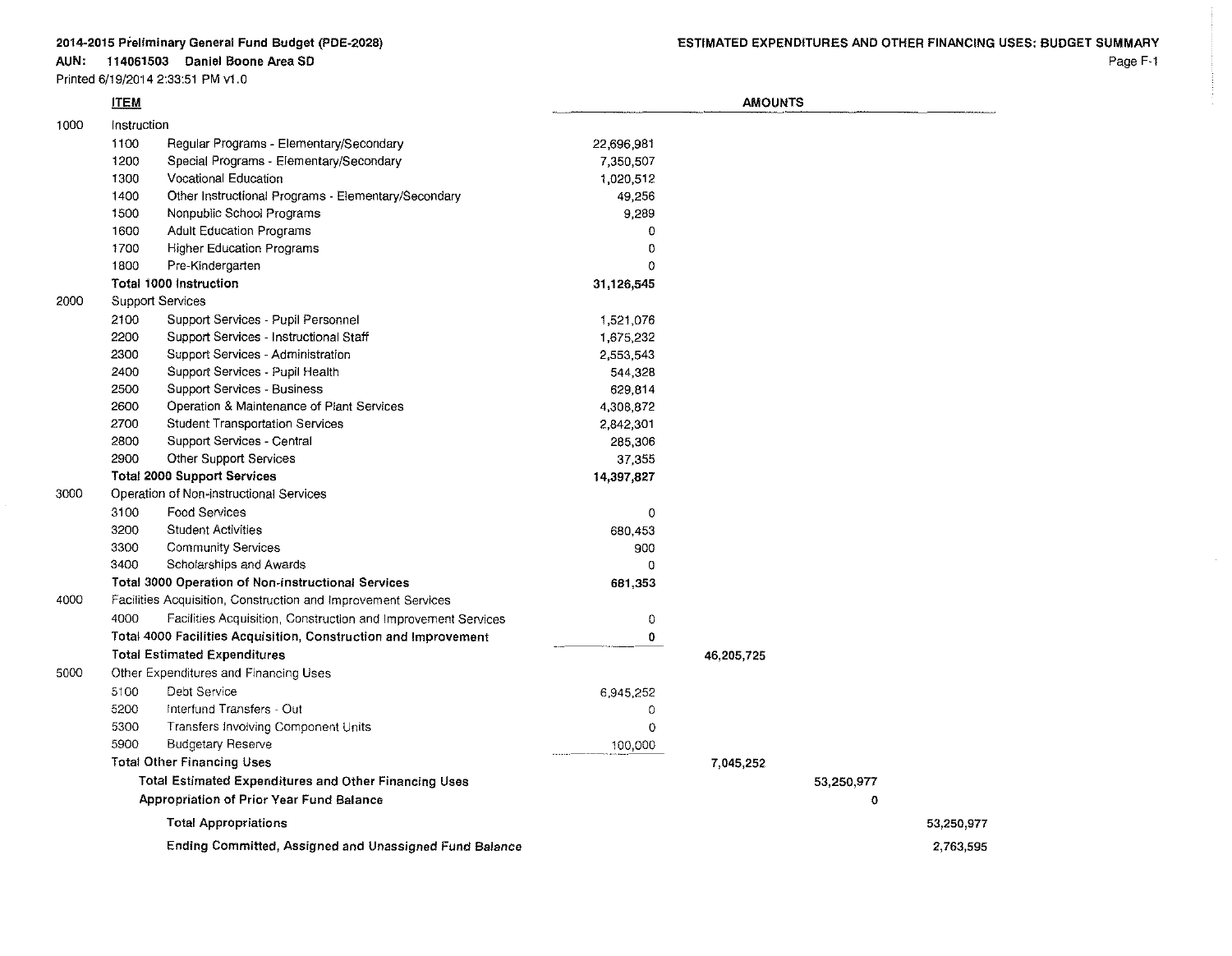#### **AUN: 114061503 Daniel Boone Area SO**

|                            | <b>Function-Object</b> |     | <b>Description</b>                                        |            | <b>Amounts</b> |
|----------------------------|------------------------|-----|-----------------------------------------------------------|------------|----------------|
| <b>INSTRUCTION</b><br>1000 |                        |     |                                                           |            |                |
|                            | 1100                   |     | Regular Programs - Elementary/Secondary                   |            |                |
|                            |                        | 100 | Personnel Services-Salaries                               | 14,606,853 |                |
|                            |                        | 200 | Personnel Services-Employee Benefits                      | 7,020,223  |                |
|                            |                        | 300 | Purchased Professional & Technical Services               | 77,000     |                |
|                            |                        | 400 | <b>Purchased Property Services</b>                        | 50,184     |                |
|                            |                        | 500 | <b>Other Purchased Services</b>                           | 695,767    |                |
|                            |                        | 600 | Supplies                                                  | 224, 155   |                |
|                            |                        | 700 | Property                                                  | 17,729     |                |
|                            |                        | 800 | Other Objects                                             | 5,070      |                |
|                            |                        |     | Total Regular Programs - Elementary/Secondary             | 22,696,981 |                |
|                            | 1200                   |     | Special Programs - Elementary/Secondary                   |            |                |
|                            |                        | 100 | Personnel Services-Salaries                               | 3,537,586  |                |
|                            |                        | 200 | Personnel Services-Employee Benefits                      | 1.803,686  |                |
|                            |                        | 300 | Purchased Professional & Technical Services               | 590,613    |                |
|                            |                        | 400 | Purchased Property Services                               | 1,650      |                |
|                            |                        | 500 | <b>Other Purchased Services</b>                           | 1,372,422  |                |
|                            |                        | 600 | Supplies                                                  | 39,375     |                |
|                            |                        | 700 | Property                                                  | $\circ$    |                |
|                            |                        | 300 | Other Objects                                             | 5,175      |                |
|                            |                        |     | Total Special Programs - Elementary/Secondary             | 7,350,507  |                |
|                            | 1300                   |     | Vocational Education                                      |            |                |
|                            |                        | 100 | Personnel Services-Salaries                               | 144,903    |                |
|                            |                        | 200 | Personnel Services-Employee Benefits                      | 69,779     |                |
|                            |                        | 300 | Purchased Professional & Technical Services               | 0          |                |
|                            |                        | 400 | Purchased Property Services                               | $\Omega$   |                |
|                            |                        | 500 | <b>Other Purchased Services</b>                           | 803,109    |                |
|                            |                        | 600 | Supplies                                                  | 2,721      |                |
|                            |                        | 700 | Property                                                  | $\circ$    |                |
|                            |                        | 800 | Other Objects                                             | $\Omega$   |                |
|                            |                        |     | <b>Total Vocational Education</b>                         | 1,020,512  |                |
|                            | 1400                   |     | Other Instructional Programs - Elementary/Secondary       |            |                |
|                            |                        | 100 | Personnel Services-Salaries                               | 31,000     |                |
|                            |                        | 200 | Personnel Services-Employee Benefits                      | 9,006      |                |
|                            |                        | 300 | Purchased Professional & Technical Services               | 0          |                |
|                            |                        | 400 | Purchased Property Services                               | $\Omega$   |                |
|                            |                        | 500 | <b>Other Purchased Services</b>                           | 8,000      |                |
|                            |                        | 600 | Supplies                                                  | 1,250      |                |
|                            |                        | 700 | Property                                                  | 0          |                |
|                            |                        | 800 | Other Objects                                             | 0          |                |
|                            |                        |     | Total Other Instructional Programs - Elementary/Secondary | 49.256     |                |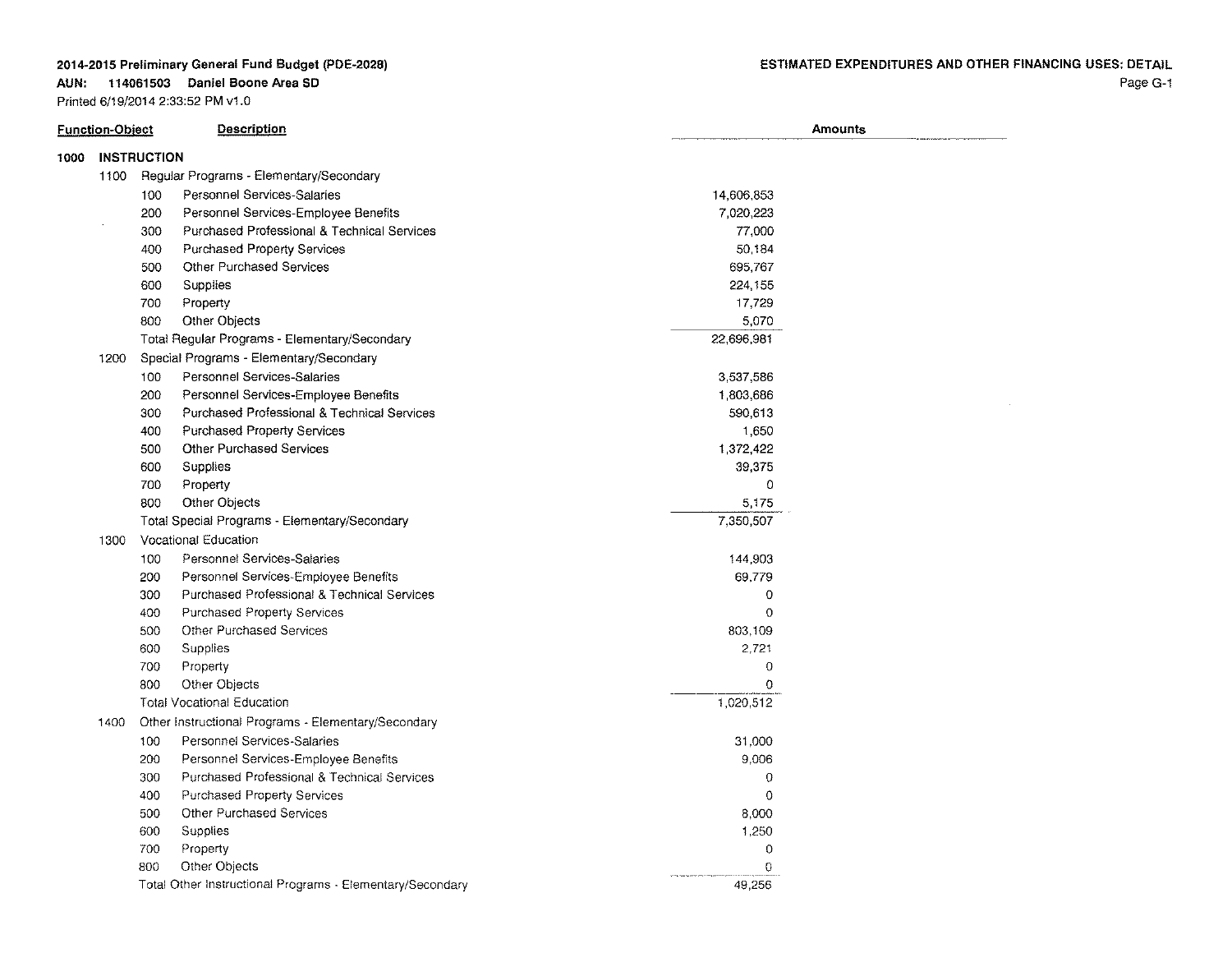AUN: 114061503 Daniel Boone Area SO

| Function-Object | Description                                        | Amounts        |
|-----------------|----------------------------------------------------|----------------|
| 1500            | Nonpublic School Programs                          |                |
|                 | Personnel Services-Salaries<br>100                 | 0              |
|                 | Personnel Services-Employee Benefits<br>200        | $\circ$        |
|                 | Purchased Professional & Technical Services<br>300 | 9,289          |
|                 | Purchased Property Services<br>400                 | $\circ$        |
|                 | <b>Other Purchased Services</b><br>500             | $\Omega$       |
|                 | 600<br>Supplies                                    | 0              |
|                 | 700<br>Property                                    | $\circ$        |
|                 | 800<br>Other Objects                               | 0              |
|                 | Total Nonpublic School Programs                    | 9,289          |
| 1600            | <b>Adult Education Programs</b>                    |                |
|                 | Personnel Services-Salaries<br>100                 | 0              |
|                 | 200<br>Personnel Services-Employee Benefits        | $^{\circ}$     |
|                 | Purchased Professional & Technical Services<br>300 | $^{\circ}$     |
|                 | Purchased Property Services<br>400                 | $\Omega$       |
|                 | Other Purchased Services<br>500                    | 0              |
|                 | 600<br>Supplies                                    | $\overline{0}$ |
|                 | 700<br>Property                                    | $\overline{0}$ |
|                 | 800<br>Other Objects                               | 0              |
|                 | <b>Total Adult Education Programs</b>              | $\circ$        |
| 1700            | <b>Higher Education Programs</b>                   |                |
|                 | <b>Other Purchased Services</b><br>500             | 0              |
|                 | 600<br>Supplies                                    | 0              |
|                 | Total Higher Education Programs                    | $\Omega$       |
| 1800            | Pre-Kindergarten                                   |                |
|                 | Personnel Services-Salaries<br>100                 | 0              |
|                 | Personnel Services-Employee Benefits<br>200        | 0              |
|                 | Purchased Professional & Technical Services<br>300 | 0              |
|                 | Purchased Property Services<br>400                 | $\Omega$       |
|                 | Other Purchased Services<br>500                    | 0              |
|                 | 600<br>Supplies                                    | 0              |
|                 | 700<br>Property                                    | 0              |
|                 | 800<br>Other Objects                               | 0              |
|                 | Total Pre-Kindergarten                             | 0              |
|                 | <b>Total Instruction</b>                           | 31,126,545     |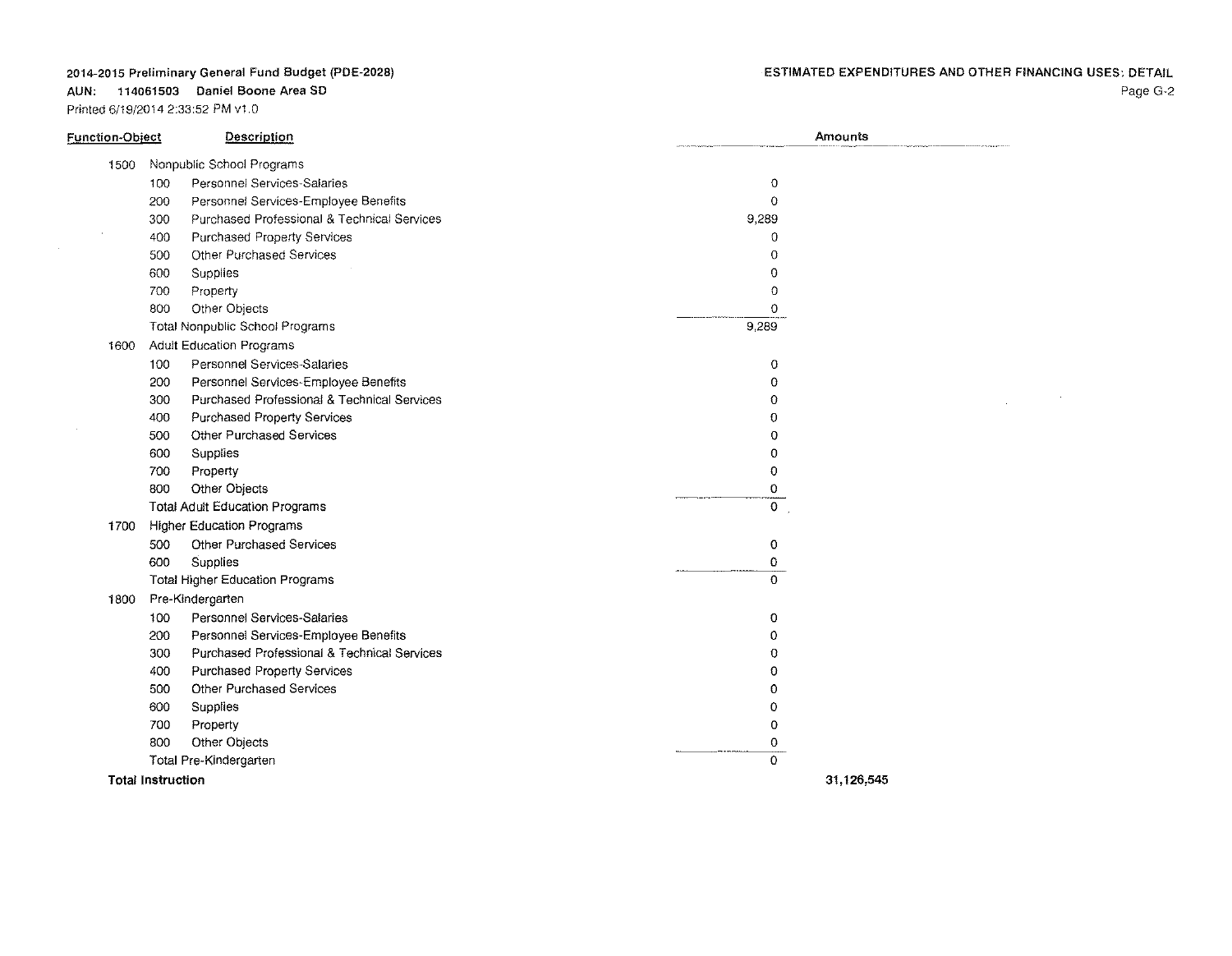## **AUN: 114061503 Daniel Boone Area SO**

| <b>Function-Object</b> |      |     | <b>Description</b>                           | Amounts        |  |  |  |
|------------------------|------|-----|----------------------------------------------|----------------|--|--|--|
| 2000                   |      |     | <b>SUPPORT SERVICES</b>                      |                |  |  |  |
|                        | 2100 |     | Support Services - Pupil Personnel           |                |  |  |  |
|                        |      | 100 | Personnel Services-Salaries                  | 987,704        |  |  |  |
|                        |      | 200 | Personnel Services-Employee Benefits         | 500,148        |  |  |  |
|                        |      | 300 | Purchased Professional & Technical Services  | 8,000          |  |  |  |
|                        |      | 400 | <b>Purchased Property Services</b>           | 67             |  |  |  |
|                        |      | 500 | Other Purchased Services                     | 6,080          |  |  |  |
|                        |      | 600 | <b>Supplies</b>                              | 13,381         |  |  |  |
|                        |      | 700 | Property                                     | 2,000          |  |  |  |
|                        |      | 800 | Other Objects                                | 3,696          |  |  |  |
|                        | 73   |     | Total Support Services - Pupil Personnel     | 1,521,076      |  |  |  |
|                        | 2200 |     | Support Services - Instructional Staff       |                |  |  |  |
|                        |      | 100 | Personnel Services-Salaries                  | 696,397        |  |  |  |
|                        |      | 200 | Personnel Services-Employee Benefits         | 309,486        |  |  |  |
|                        |      | 300 | Purchased Professional & Technical Services  | 197,322        |  |  |  |
|                        |      | 400 | Purchased Property Services                  | 17,200         |  |  |  |
|                        |      | 500 | <b>Other Purchased Services</b>              | 18,258         |  |  |  |
|                        |      | 600 | Supplies                                     | 101,219        |  |  |  |
|                        |      | 700 | Property                                     | 332,300        |  |  |  |
|                        |      | 800 | Other Objects                                | 3,050          |  |  |  |
|                        |      |     | Total Support Services - Instructional Staff | 1,675,232      |  |  |  |
|                        | 2300 |     | Support Services - Administration            |                |  |  |  |
|                        |      | 100 | Personnel Services-Salaries                  | 1,355,469      |  |  |  |
|                        |      | 200 | Personnel Services-Employee Benefits         | 656,542        |  |  |  |
|                        |      | 300 | Purchased Professional & Technical Services  | 375,573        |  |  |  |
|                        |      | 400 | Purchased Property Services                  | 16,573         |  |  |  |
|                        |      | 500 | Other Purchased Services                     | 87,211         |  |  |  |
|                        |      | 600 | Supplies                                     | 26,300         |  |  |  |
|                        |      | 700 | Property                                     | $\circ$        |  |  |  |
|                        |      | 800 | Other Objects                                | 35,875         |  |  |  |
|                        |      |     | Total Support Services - Administration      | 2,553,543      |  |  |  |
|                        | 2400 |     | Support Services - Pupil Health              |                |  |  |  |
|                        |      | 100 | Personnel Services-Salaries                  | 369,014        |  |  |  |
|                        |      | 200 | Personnel Services-Employee Benefits         | 161,001        |  |  |  |
|                        |      | 300 | Purchased Professional & Technical Services  | 5,808          |  |  |  |
|                        |      | 400 | Purchased Property Services                  | 250            |  |  |  |
|                        |      | 500 | <b>Other Purchased Services</b>              | 250            |  |  |  |
|                        |      | 600 | <b>Supplies</b>                              | 7,905          |  |  |  |
|                        |      | 700 | Property                                     | $\overline{0}$ |  |  |  |
|                        |      | 800 | Other Objects                                | 100            |  |  |  |
|                        |      |     | Total Support Services - Pupil Health        | 544,328        |  |  |  |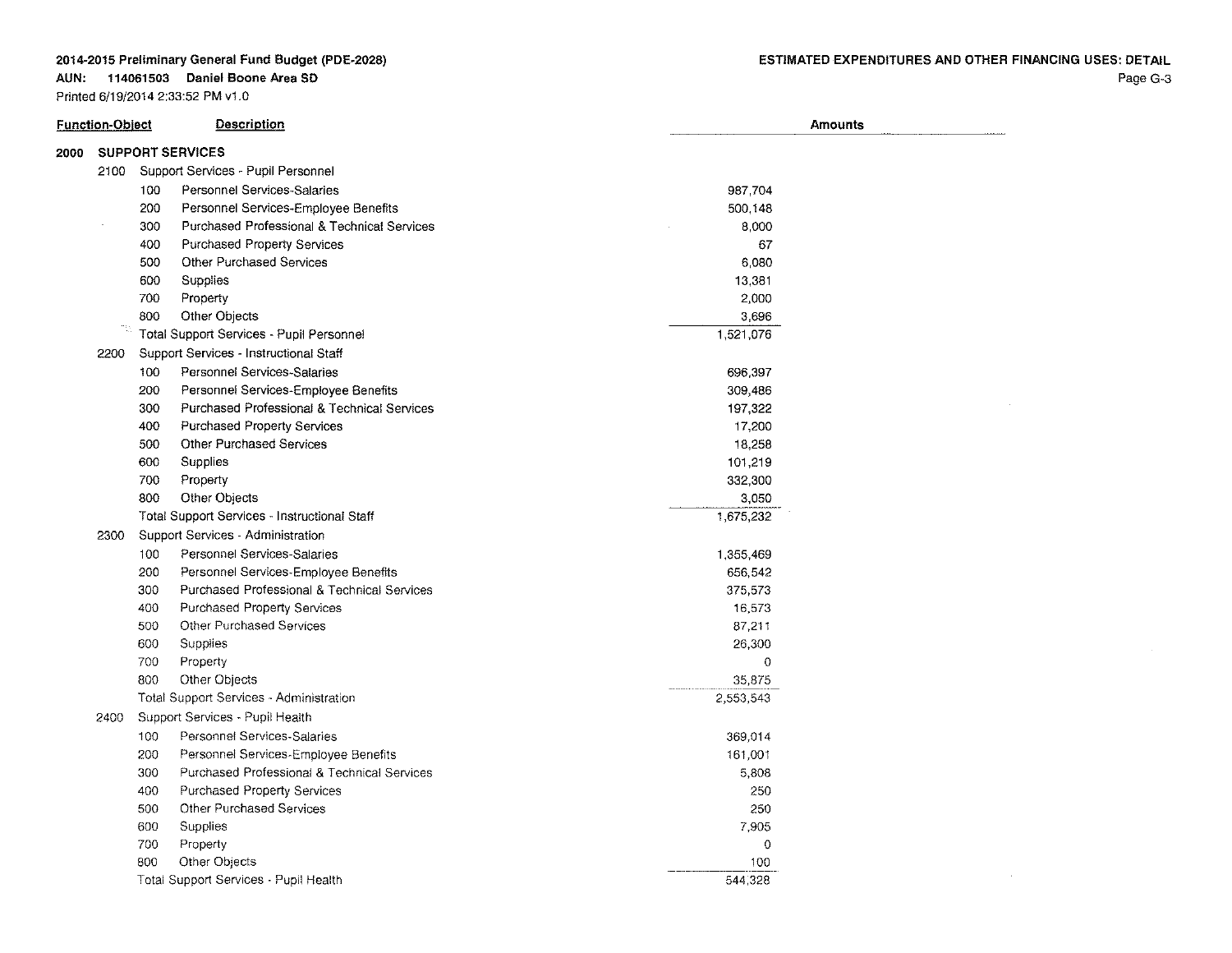AUN: 114061503 Daniel Boone Area SO

Printed 6/19/2014 2:33:52 PM v1 .0

 $\sim 100$ 

| <u> Function-Object</u> | Description                                        | Amounts   |  |
|-------------------------|----------------------------------------------------|-----------|--|
| 2500                    | Support Services - Business                        |           |  |
|                         | 100<br>Personnel Services-Salaries                 | 369,169   |  |
|                         | 200<br>Personnel Services-Employee Benefits        | 231,295   |  |
|                         | 300<br>Purchased Professional & Technical Services | 18,400    |  |
|                         | 400<br>Purchased Property Services                 | 275       |  |
|                         | 500<br>Other Purchased Services                    | 6,375     |  |
|                         | 600<br>Supplies                                    | 3,300     |  |
|                         | 700<br>Property                                    | 500       |  |
|                         | 800<br>Other Objects                               | 500       |  |
|                         | <b>Total Support Services - Business</b>           | 629,814   |  |
| 2600                    | Operation & Maintenance of Plant Services          |           |  |
|                         | Personnel Services-Salaries<br>100                 | 1,563,107 |  |
|                         | 200<br>Personnel Services-Employee Benefits        | 911,750   |  |
|                         | 300<br>Purchased Professional & Technical Services | 0         |  |
|                         | 400<br>Purchased Property Services                 | 497,100   |  |
|                         | 500<br>Other Purchased Services                    | 109,915   |  |
|                         | 600<br>Supplies                                    | 1,224,500 |  |
|                         | 700<br>Property                                    | 2,000     |  |
|                         | 800<br>Other Objects                               | 500       |  |
|                         | Total Operation & Maintenance of Plant Services    | 4,308,872 |  |
| 2700                    | <b>Student Transportation Services</b>             |           |  |
|                         | 100<br>Personnel Services-Salaries                 | $\circ$   |  |
|                         | 200<br>Personnel Services-Employee Benefits        | 0         |  |
|                         | 300<br>Purchased Professional & Technical Services | 4,429     |  |
|                         | 400<br>Purchased Property Services                 | $\Omega$  |  |
|                         | 500<br>Other Purchased Services                    | 2,837,872 |  |
|                         | 600<br>Supplies                                    | 0         |  |
|                         | 700<br>Property                                    | 0         |  |
|                         | 800<br><b>Other Objects</b>                        | $\Omega$  |  |
|                         | <b>Total Student Transportation Services</b>       | 2,842,301 |  |
| 2800                    | Support Services - Central                         |           |  |
|                         | 100<br>Personnel Services-Salaries                 | 35,142    |  |
|                         | 200<br>Personnel Services-Employee Benefits        | 10,254    |  |
|                         | 300<br>Purchased Professional & Technical Services | 156,020   |  |
|                         | 400<br><b>Purchased Property Services</b>          | 6,219     |  |
|                         | 500<br><b>Other Purchased Services</b>             | 70,550    |  |
|                         | 600<br>Supplies                                    | 2,272     |  |
|                         | 700<br>Property                                    | $\Omega$  |  |
|                         | 800<br>Other Objects                               | 4.849     |  |
|                         | <b>Total Support Services - Central</b>            | 285,306   |  |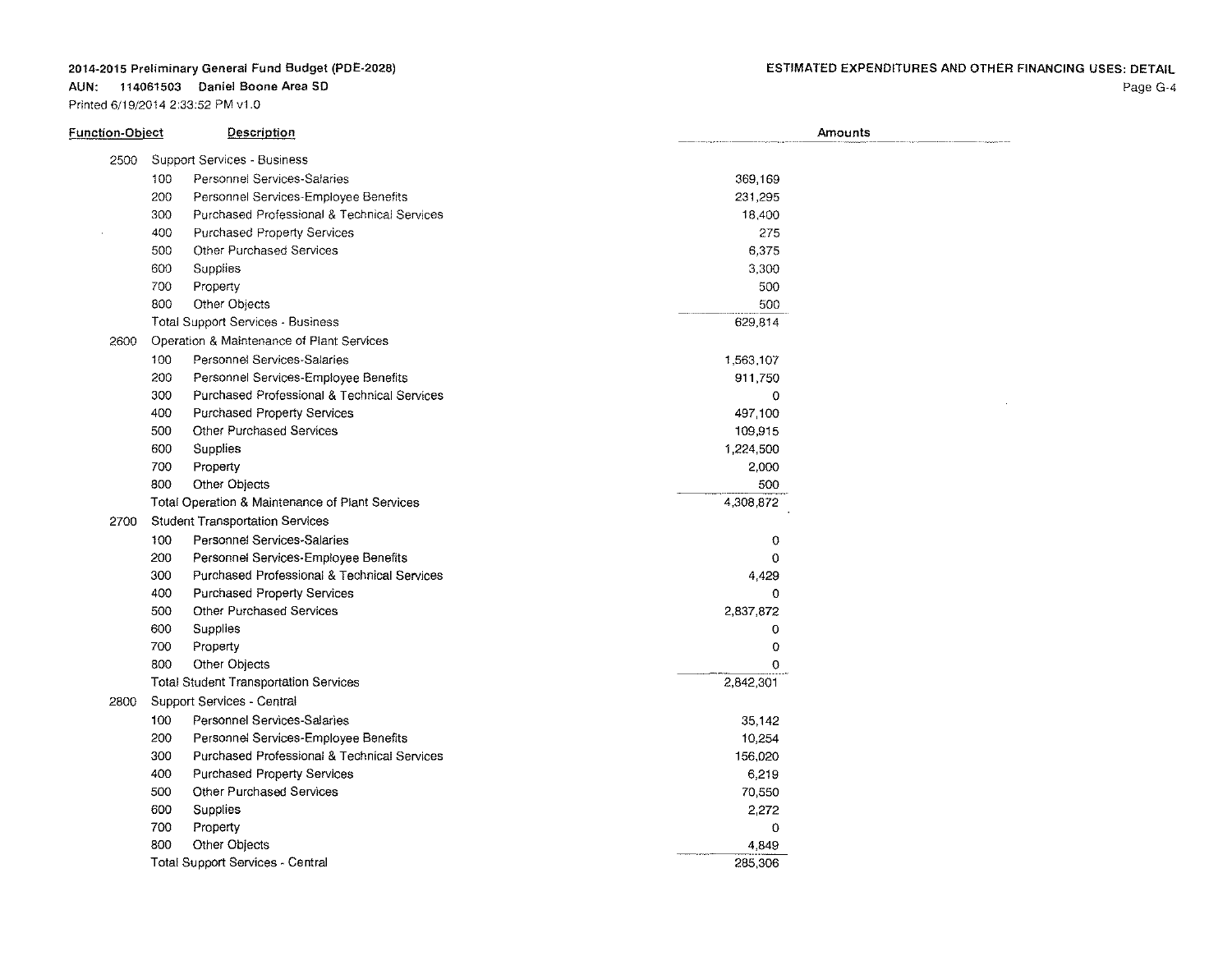**AUN: 114061503 Daniel Boone Area SO**

Printed 6/19/2014 2:33:52 PM v1.0

 $\sim 10^{11}$ 

|      | Function-Object |     | <b>Description</b>                             |          | Amounts    |
|------|-----------------|-----|------------------------------------------------|----------|------------|
|      | 2900            |     | Other Support Services                         |          |            |
|      |                 | 100 | Personnel Services-Salaries                    | 0        |            |
|      |                 | 200 | Personnel Services-Employee Benefits           | $\Omega$ |            |
|      |                 | 300 | Purchased Professional & Technical Services    | 0        |            |
|      |                 | 400 | <b>Purchased Property Services</b>             | o        |            |
|      |                 | 500 | <b>Other Purchased Services</b>                | 37,355   |            |
|      |                 | 600 | Supplies                                       | Ω        |            |
|      |                 | 700 | Property                                       | 0        |            |
|      |                 | 800 | Other Objects                                  | 0        |            |
|      |                 |     | <b>Total Other Support Services</b>            | 37,355   |            |
|      |                 |     | <b>Total Support Services</b>                  |          | 14,397,827 |
| 3000 |                 |     | <b>OPERATION OF NON-INSTRUCTIONAL SERVICES</b> |          |            |
|      | 3100            |     | Food Services                                  |          |            |
|      |                 | 100 | Personnel Services-Salaries                    | 0        |            |
|      |                 | 200 | Personnel Services-Employee Benefits           | 0        |            |
|      |                 | 300 | Purchased Professional & Technical Services    | Ω        |            |
|      |                 | 400 | <b>Purchased Property Services</b>             | 0        |            |
|      |                 | 500 | Other Purchased Services                       | 0        |            |
|      |                 | 600 | Supplies                                       | 0        |            |
|      |                 | 700 | Property                                       | 0        |            |
|      |                 | 800 | Other Objects                                  | 0        |            |
|      |                 |     | <b>Total Food Services</b>                     | $\Omega$ |            |
|      | 3200            |     | <b>Student Activities</b>                      |          |            |
|      |                 | 100 | <b>Personnel Services-Salaries</b>             | 428,439  |            |
|      |                 | 200 | Personnel Services-Employee Benefits           | 123,773  |            |
|      |                 | 300 | Purchased Professional & Technical Services    | 37,142   |            |
|      |                 | 400 | <b>Purchased Property Services</b>             | 13,038   |            |
|      |                 | 500 | Other Purchased Services                       | 62,750   |            |
|      |                 | 600 | Supplies                                       | 10,280   |            |
|      |                 | 700 | Property                                       | 900      |            |
|      |                 | 800 | Other Objects                                  | 4,131    |            |
|      |                 |     | <b>Total Student Activities</b>                | 680,453  |            |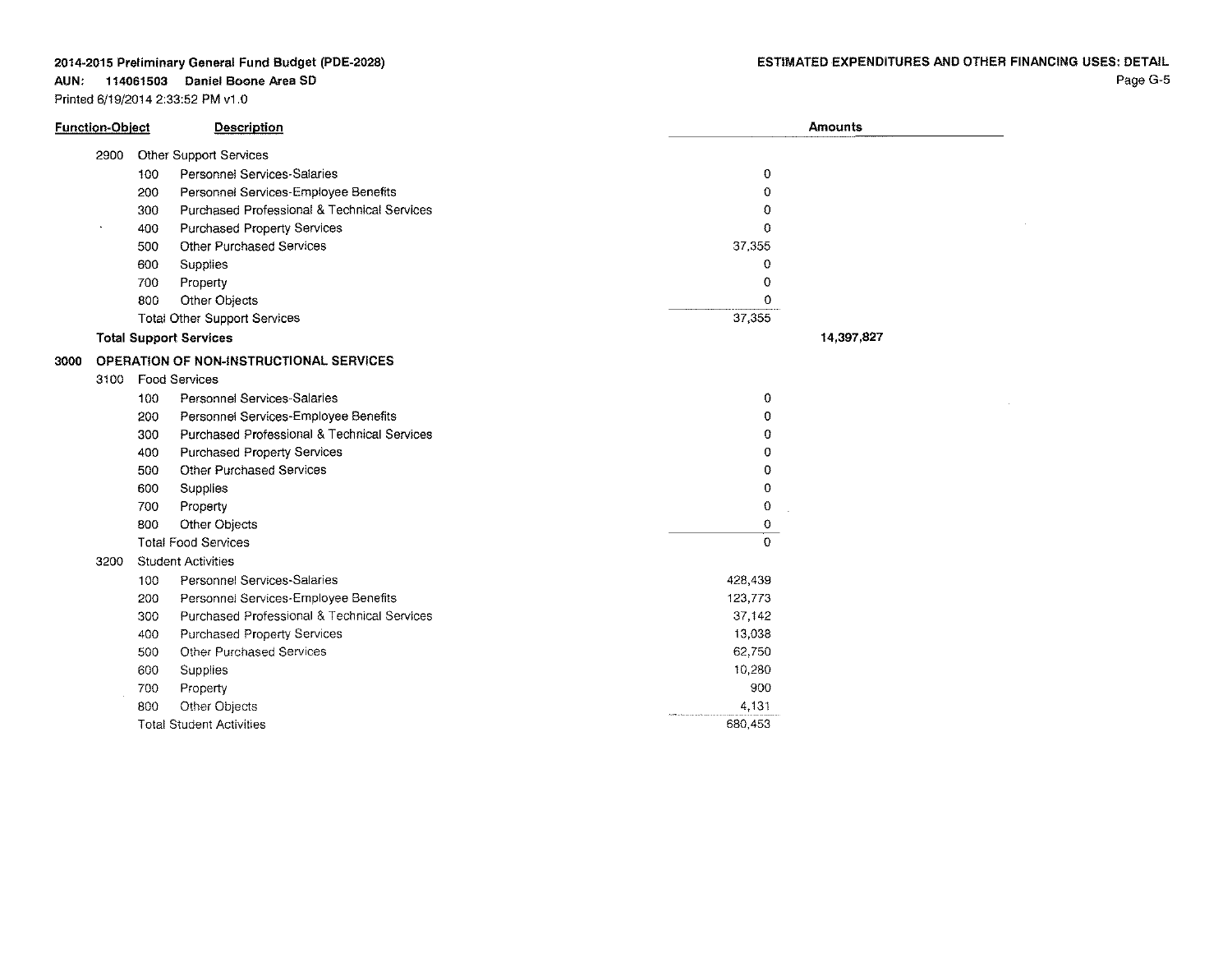## AUN: 114061503 Daniel Boone Area SD

|      | <b>Function-Object</b> |     | Description                                                         |                | Amounts |
|------|------------------------|-----|---------------------------------------------------------------------|----------------|---------|
|      | 3300                   |     | <b>Community Services</b>                                           |                |         |
|      |                        | 100 | Personnel Services-Salaries                                         | $\circ$        |         |
|      |                        | 200 | Personnel Services-Employee Benefits                                | 0              |         |
|      |                        | 300 | Purchased Professional & Technical Services                         | $\Omega$       |         |
|      |                        | 400 | Purchased Property Services                                         | $\circ$        |         |
|      |                        | 500 | <b>Other Purchased Services</b>                                     | $\Omega$       |         |
|      |                        | 600 | Supplies                                                            | 0              |         |
|      |                        | 700 | Property                                                            | $\mathbf 0$    |         |
|      |                        | 800 | Other Objects                                                       | 900            |         |
|      |                        |     | <b>Total Community Services</b>                                     | 900            |         |
|      | 3400                   |     | Scholarships and Awards                                             |                |         |
|      |                        | 100 | Personnel Services-Salaries                                         | 0              |         |
|      |                        | 200 | Personnel Services-Employee Benefits                                | $\overline{0}$ |         |
|      |                        | 300 | Purchased Professional & Technical Services                         | 0              |         |
|      |                        | 400 | Purchased Property Services                                         | 0              |         |
|      |                        | 500 | <b>Other Purchased Services</b>                                     | 0              |         |
|      |                        | 600 | Supplies                                                            | $\bf{0}$       |         |
|      |                        | 700 | Property                                                            | 0              |         |
|      |                        | 800 | Other Objects                                                       | 0              |         |
|      |                        |     | Total Scholarships and Awards                                       | 0              |         |
|      |                        |     | <b>Total Operation of Non-instructional Services</b>                |                | 681,353 |
| 4000 |                        |     | FACILITIES ACQUISITION, CONSTRUCTION AND IMPROVEMENT                |                |         |
|      |                        |     | 4000 Facilities Acquisition, Construction and improvement Services  |                |         |
|      |                        | 100 | Personnel Services-Salaries                                         | 0              |         |
|      |                        | 200 | Personnel Services-Employee Benefits                                | 0              |         |
|      |                        | 300 | Purchased Professional & Technical Services                         | 0              |         |
|      |                        | 400 | Purchased Property Services                                         | 0              |         |
|      |                        | 500 | Other Purchased Services                                            | $\circ$        |         |
|      |                        | 600 | Supplies                                                            | $\Omega$       |         |
|      |                        | 700 | Property                                                            | 0              |         |
|      |                        |     | Total Facilities Acquisition, Construction and Improvement Services |                | 0       |
| 5000 |                        |     | OTHER EXPENDITURES AND FINANCING USES                               |                |         |
|      | 5100                   |     | Debt Service                                                        |                |         |
|      |                        | 800 | Other Objects                                                       | 3,912,613      |         |
|      |                        | 900 | Other Uses of Funds                                                 | 3,032,639      |         |
|      |                        |     | <b>Total Debt Service</b>                                           | 6,945,252      |         |
|      | 5200                   |     | Interfund Transfers - Out                                           |                |         |
|      |                        | 900 | Other Uses of Funds                                                 | 0              |         |
|      |                        |     | Total Interfund Transfers - Out                                     | $\Omega$       |         |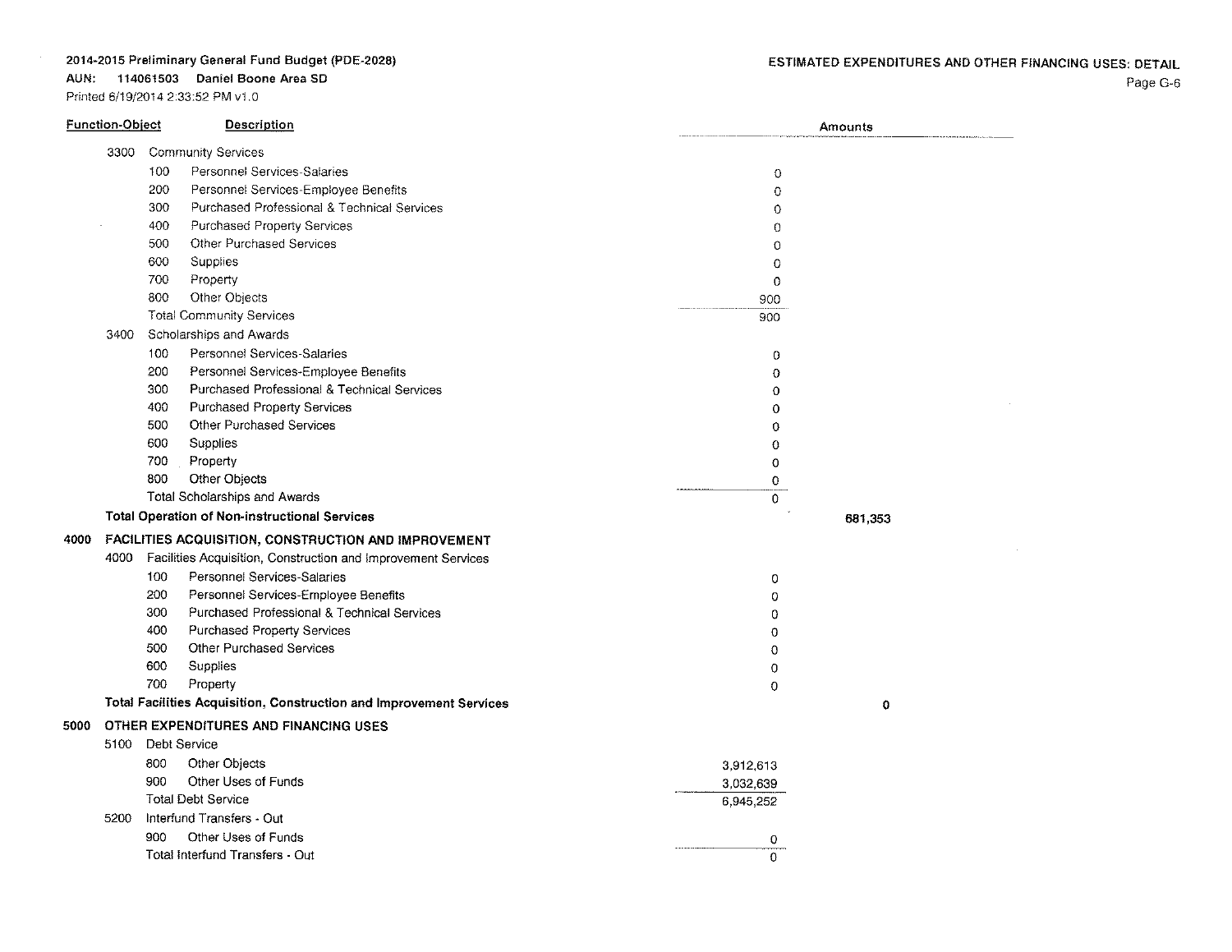$\sim 10^{-1}$ 

## ESTIMATED EXPENDITURES AND OTHER FINANCING USES: DETAIL

Page G-7

**AUN: 114061503 Daniel Boone Area SO** Printed 6/19/2014 2:33:52 PM v1.0

| <b>Function-Object</b>    | Description                                        |         | Amounts   |            |
|---------------------------|----------------------------------------------------|---------|-----------|------------|
| 5300                      | <b>Transfers involving Component Units</b>         |         |           |            |
|                           | Other Uses of Funds<br>900                         | 0       |           |            |
|                           | Total Transfers Involving Component Units          | 0       |           |            |
| 5900                      | <b>Budgetary Reserve</b>                           |         |           |            |
|                           | Other Objects<br>800                               | 100.000 |           |            |
|                           | <b>Total Budgetary Reserve</b>                     | 100.000 |           |            |
|                           | <b>Total Other Expenditures and Financing Uses</b> |         | 7.045.252 |            |
| <b>TOTAL EXPENDITURES</b> |                                                    |         |           | 53.250.977 |

 $\sim 10^{11}$  km  $^{-1}$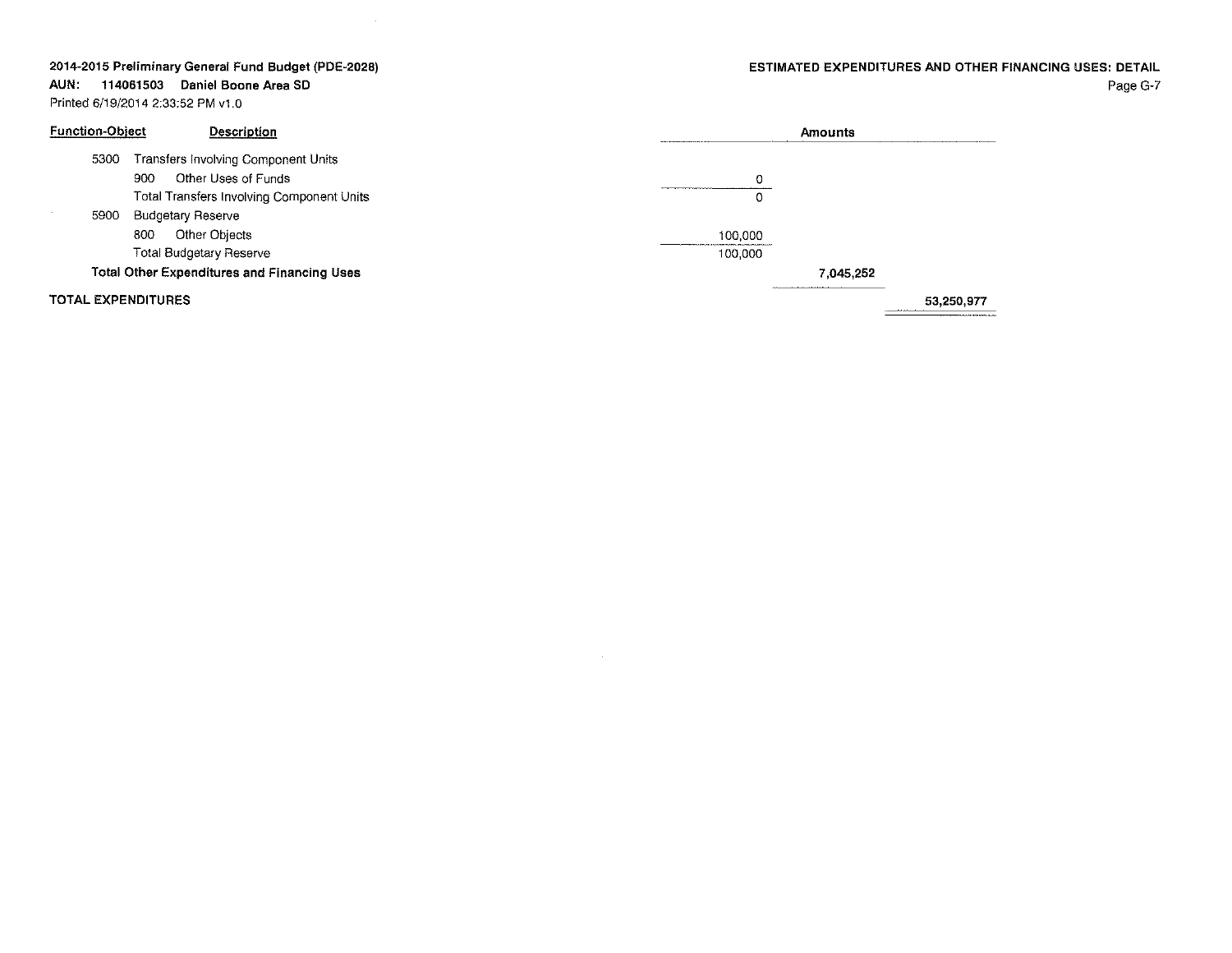AUN: 114061503 Daniel Boone Area SO

|                                                       | 06/30/2014 Estimate | 06/30/2015 Projection |
|-------------------------------------------------------|---------------------|-----------------------|
| <b>CASH AND SHORT-TERM INVESTMENTS</b>                |                     |                       |
| General Fund                                          | 6,158,826           | 5,458,826             |
| Special Revenue Fund                                  |                     |                       |
| Athletic/School-Sponsored Extra Curricular Activities | 121,414             | 122,628               |
| Other Comptroller-Approved Special Revenue Fund       | 0                   | 0                     |
| Capital Projects Fund                                 |                     |                       |
| Capital Reserve Fund - §690                           | 0                   | 0                     |
| Capital Reserve Fund - §1431                          | 882                 | 65,000                |
| Capital Projects Fund - Other                         | 0                   | Ω                     |
| Debt Service Fund                                     | 902,299             | 911,321               |
| Enterprise Fund (Food Service, Child Care)            | 0                   | 0                     |
| Internal Service Fund                                 | 0                   | $\Omega$              |
| Fiduciary Trust Fund (Investment, Pension)            | 0                   | 0                     |
| Agency Fund                                           | 176,974             | 178,744               |
| <b>Total Cash and Short-Term Investments</b>          | 7,360,395           | 6,736,519             |
| <u>LONG-TERM INVESTMENTS</u>                          |                     |                       |
| General Fund                                          | 0                   | 0                     |
| Special Revenue Fund                                  |                     |                       |
| Athletic/School-Sponsored Extra Curricular Activities | 0                   | 0                     |
| Other Comptroller-Approved Special Revenue Fund       | 0                   | 0                     |
| Capital Projects Fund                                 |                     |                       |
| Capital Reserve Fund - §690                           | 0                   | 0                     |
| Capital Reserve Fund - §1431                          | 0                   | 0                     |
| Capital Projects Fund - Other                         | 0                   | 0                     |
| Debt Service Fund                                     | 0                   | O                     |
| Enterprise Fund (Food Service, Child Care)            | 0                   | O                     |
| Internal Service Fund                                 | 0                   | 0                     |
| Fiduciary Trust Fund (Investment, Pension)            | $\Omega$            | 0                     |
| Agency Fund                                           | 0                   | 0                     |
| <b>Total Long-Term Investments</b>                    | 0                   | 0                     |
| TOTAL CASH AND INVESTMENTS                            | 7,360,395           | 6,736,519             |
|                                                       |                     |                       |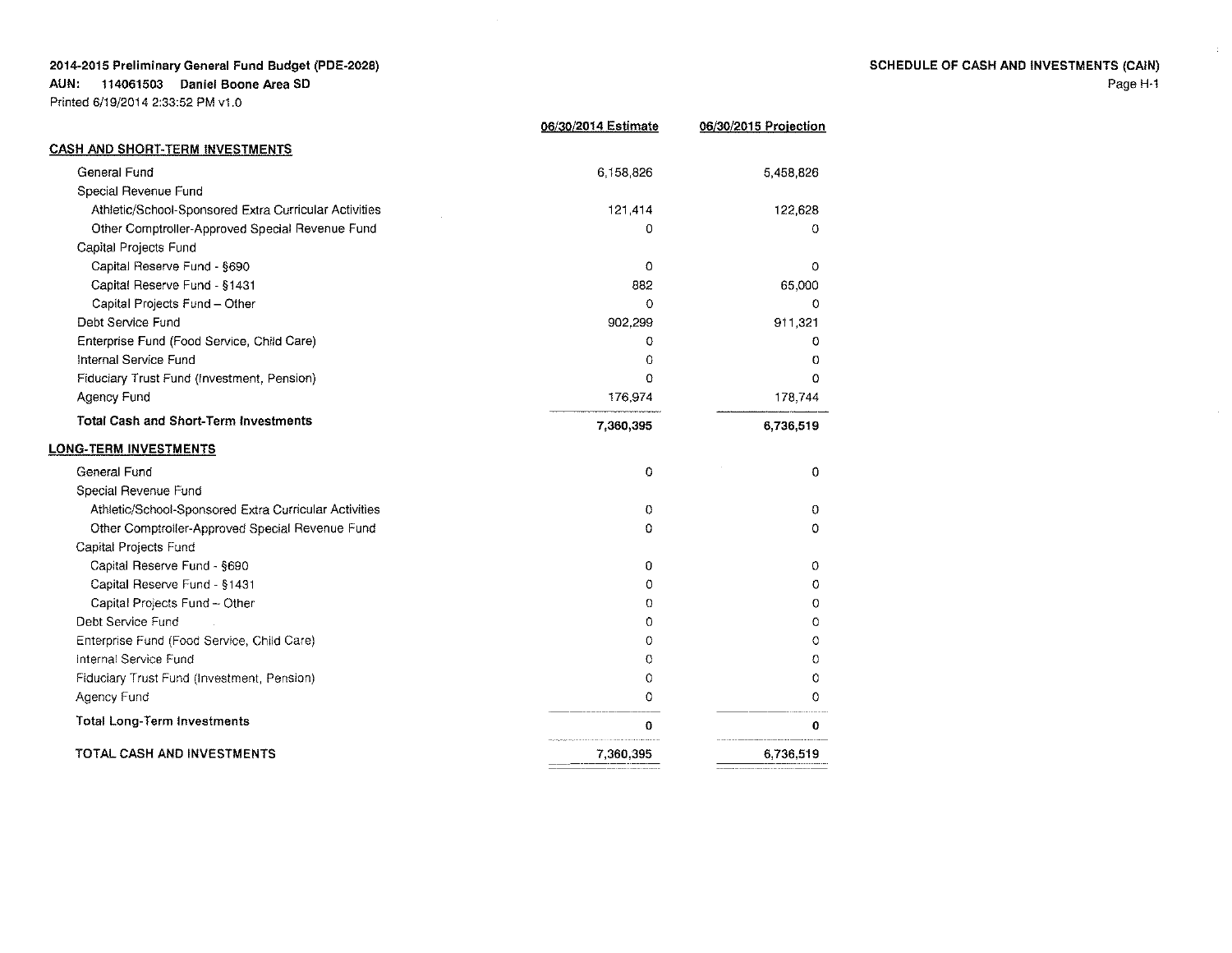**AUN: 114061503 Daniel Boone Area SD**

Printed 6/19/2014 2:33:53 PM v1.0

| 06/30/2015 Projection |
|-----------------------|
|                       |
| 0                     |
| $\Omega$              |
| 42,680,000            |
| 3,688,579             |
| 736,047               |
| 37,905,000            |
| 85,009,626            |
|                       |
| 0                     |
| 0                     |
| 0                     |
| 85,009,626            |
|                       |

SCHEDULE OF INDEBTEONESS (DEBT) Page 1-1